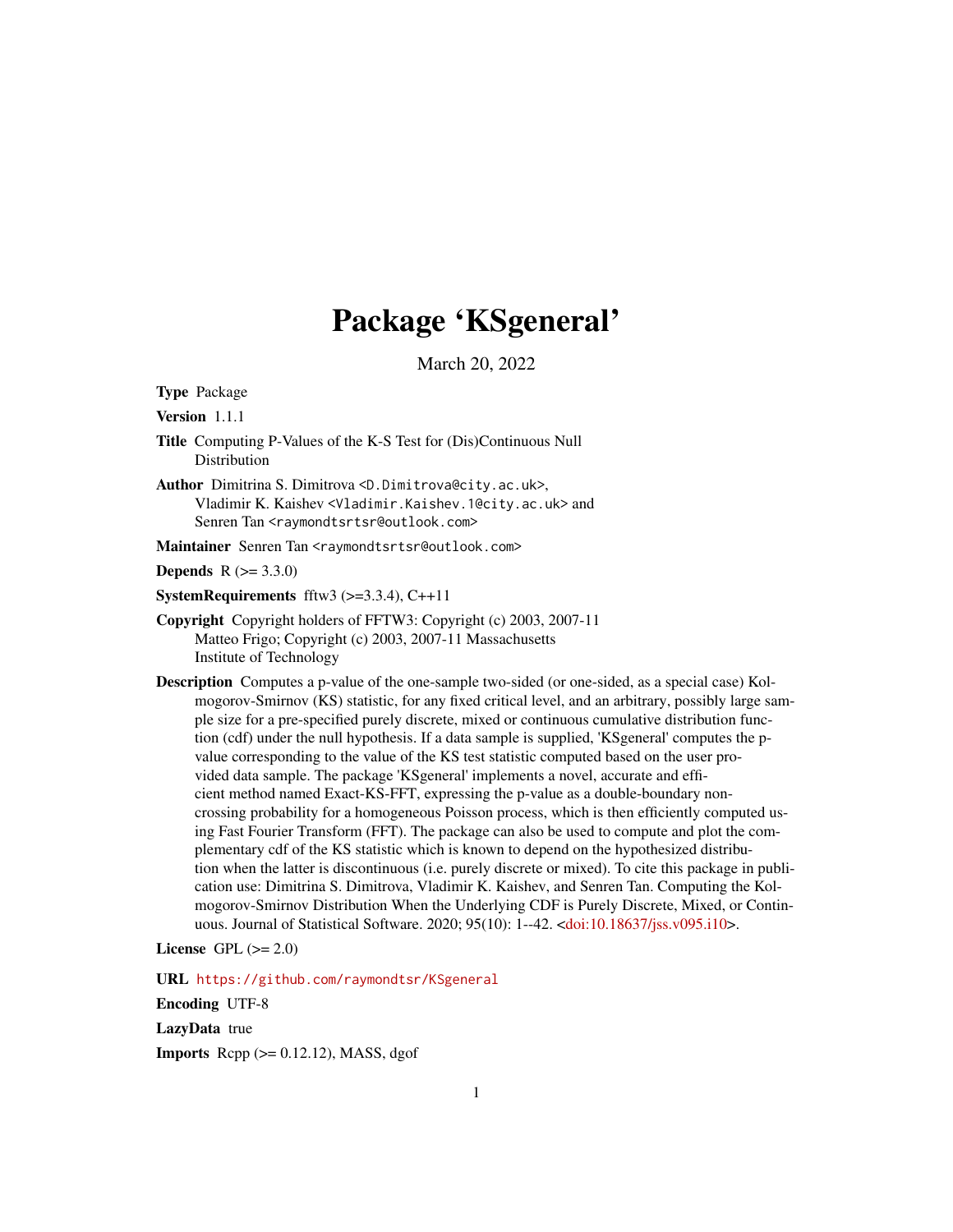<span id="page-1-0"></span>LinkingTo Rcpp NeedsCompilation yes Repository CRAN Date/Publication 2022-03-20 17:40:02 UTC

# R topics documented:

|       | Population Data $\ldots \ldots \ldots \ldots \ldots \ldots \ldots \ldots \ldots \ldots \ldots \ldots \ldots$ |  |
|-------|--------------------------------------------------------------------------------------------------------------|--|
| Index |                                                                                                              |  |

| KSgeneral-package | Computing P-Values of the K-S Test for (Dis)Continuous Null Distri- |
|-------------------|---------------------------------------------------------------------|
|                   | bution                                                              |

#### Description

The one-sample two-sided Kolmogorov-Smirnov (KS) statistic is one of the most popular goodnessof-fit test statistics that is used to measure how well the distribution of a random sample agrees with a prespecified theoretical distribution. Given a random sample  $\{X_1, ..., X_n\}$  of size n with an empirical cdf  $F_n(x)$ , the two-sided KS statistic is defined as  $D_n = \sup |F_n(x) - F(x)|$ , where  $F(x)$ is the cdf of the prespecified theoretical distribution under the null hypothesis  $H_0$ , that  $\{X_1, ..., X_n\}$ comes from  $F(x)$ .

The package **KSgeneral** implements a novel, accurate and efficient Fast Fourier Transform (FFT)based method, referred as Exact-KS-FFT method to compute the complementary cdf,  $P(D_n \geq q)$ , at a fixed  $q \in [0, 1]$  for a given (hypothezied) purely discrete, mixed or continuous underlying cdf  $F(x)$ , and arbitrary, possibly large sample size n. A plot of the complementary cdf  $P(D_n \geq q)$ ,  $0 \le q \le 1$ , can also be produced.

In other words, the package computes the p-value,  $P(D_n \ge q)$  for any fixed critical level  $q \in [0, 1]$ . If a data sample,  $\{x_1, ..., x_n\}$  is supplied, **KSgeneral** computes the p-value  $P(D_n \geq d_n)$ , where  $d_n$  is the value of the KS test statistic computed based on  $\{x_1, ..., x_n\}$ .

Remark: The description of the package and its functions are primarily tailored to computing the (complementary) cdf of the two-sided KS statistic,  $D_n$ . It should be noted however that one can compute the (complementary) cdf for the one-sided KS statistics  $D_n^-$  or  $D_n^+$  (cf., Dimitrova, Kaishev, Tan (2020)) by appropriately specifying correspondingly  $A_i = 0$  for all i or  $B_i = 1$  for all i, in the function [ks\\_c\\_cdf\\_Rcpp](#page-13-1).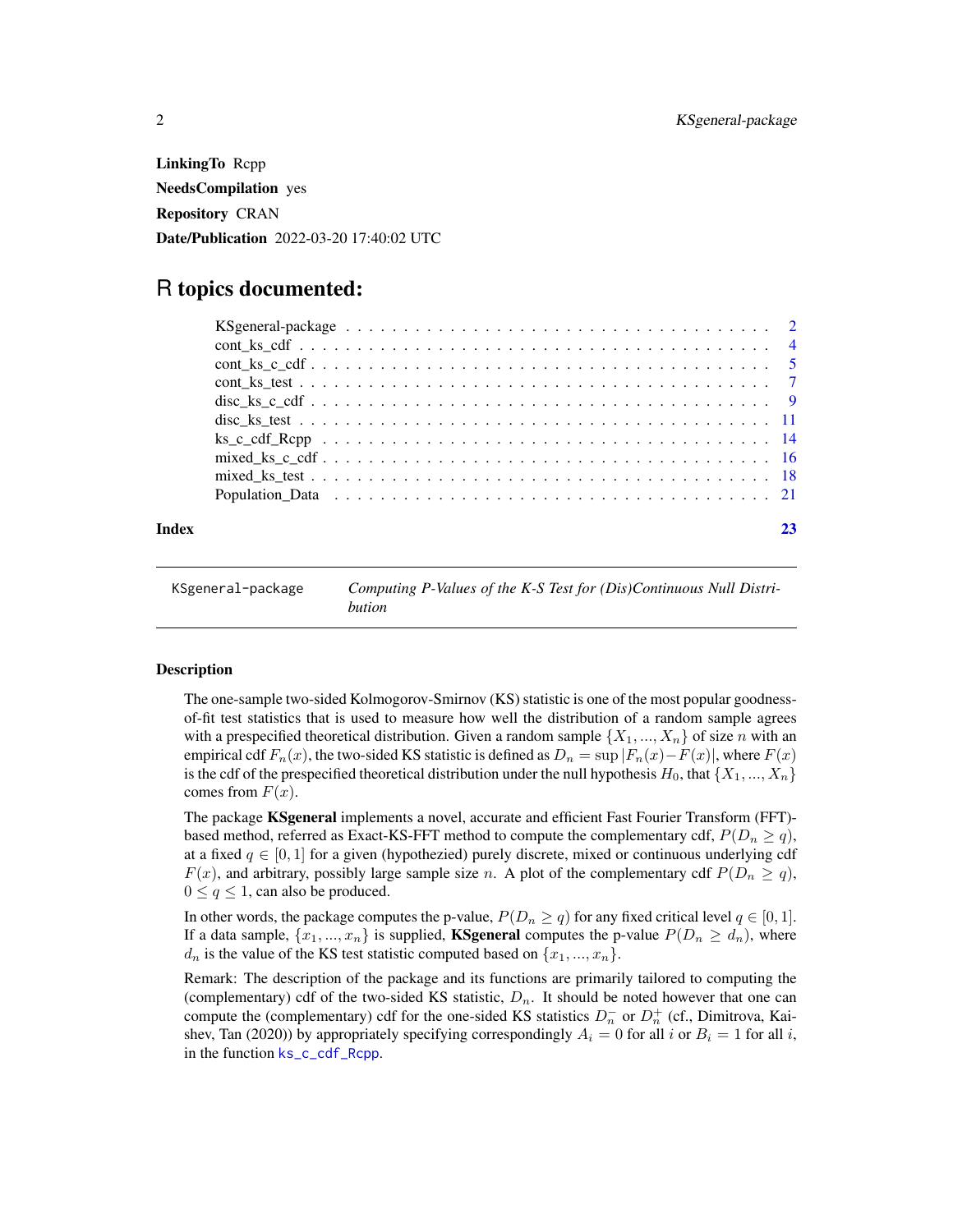# <span id="page-2-0"></span>KSgeneral-package 3

#### Details

The Exact-KS-FFT method underlying **KSgeneral** is based on expressing the p-value  $P(D_n \geq q)$ in terms of an appropriate rectangle probability with respect to the uniform order statistics, as noted by Gleser (1985) for  $P(D_n > q)$ . The latter representation is used to express  $P(D_n \ge q)$  via a double-boundary non-crossing probability for a homogeneous Poisson process, with intensity  $n$ , which is then efficiently computed using FFT, ensuring total run-time of order  $O(n^2 log(n))$  (see Dimitrova, Kaishev, Tan (2020) and also Moscovich and Nadler (2017) for the special case when  $F(x)$  is continuous).

KSgeneral represents an R wrapper of the original C++ code due to Dimitrova, Kaishev, Tan (2020) and based on the C++ code developed by Moscovich and Nadler (2017). The package includes the functions [disc\\_ks\\_c\\_cdf](#page-8-1), [mixed\\_ks\\_c\\_cdf](#page-15-1) and [cont\\_ks\\_c\\_cdf](#page-4-1) that compute the complementary cdf  $P(D_n \ge q)$ , for a fixed q,  $0 \le q \le 1$ , when  $F(x)$  is purely discrete, mixed or continuous, respectively. **KSgeneral** includes also the functions [disc\\_ks\\_test](#page-10-1), [mixed\\_ks\\_test](#page-17-1) and [cont\\_ks\\_test](#page-6-1) that compute the p-value  $P(D_n \geq d_n)$ , where  $d_n$  is the value of the KS test statistic computed based on a user provided data sample  $\{x_1, ..., x_n\}$ , when  $F(x)$  is purely discrete, mixed or continuous, respectively.

The functions [disc\\_ks\\_test](#page-10-1) and [cont\\_ks\\_test](#page-6-1) represent accurate and fast (run time  $O(n^2 log(n)))$ alternatives to the functions ks. test from the package dgof and the function ks. test from the package stat, which compute p-values of  $P(D_n \geq d_n)$ , assuming  $F(x)$  is purely discrete or continuous, respectively.

The package also includes the function [ks\\_c\\_cdf\\_Rcpp](#page-13-1) which gives the flexibility to compute the complementary cdf (p-value) for the one-sided KS test statistics  $D_n^-$  or  $D_n^+$ . It also allows for faster computation time and possibly higher accuracy in computing  $P(D_n \geq q)$ .

#### Author(s)

Dimitrina S. Dimitrova <D.Dimitrova@city.ac.uk>, Vladimir K. Kaishev <Vladimir.Kaishev.1@city.ac.uk> and Senren Tan <raymondtsrtsr@outlook.com>

Maintainer: Senren Tan <raymondtsrtsr@outlook.com>

# References

Dimitrina S. Dimitrova, Vladimir K. Kaishev, Senren Tan. (2020) "Computing the Kolmogorov-Smirnov Distribution When the Underlying CDF is Purely Discrete, Mixed or Continuous". Journal of Statistical Software, 95(10): 1-42. doi:10.18637/jss.v095.i10.

Gleser L.J. (1985). "Exact Power of Goodness-of-Fit Tests of Kolmogorov Type for Discontinuous Distributions". Journal of the American Statistical Association, 80(392), 954-958.

Moscovich A., Nadler B. (2017). "Fast Calculation of Boundary Crossing Probabilities for Poisson Processes". Statistics and Probability Letters, 123, 177-182.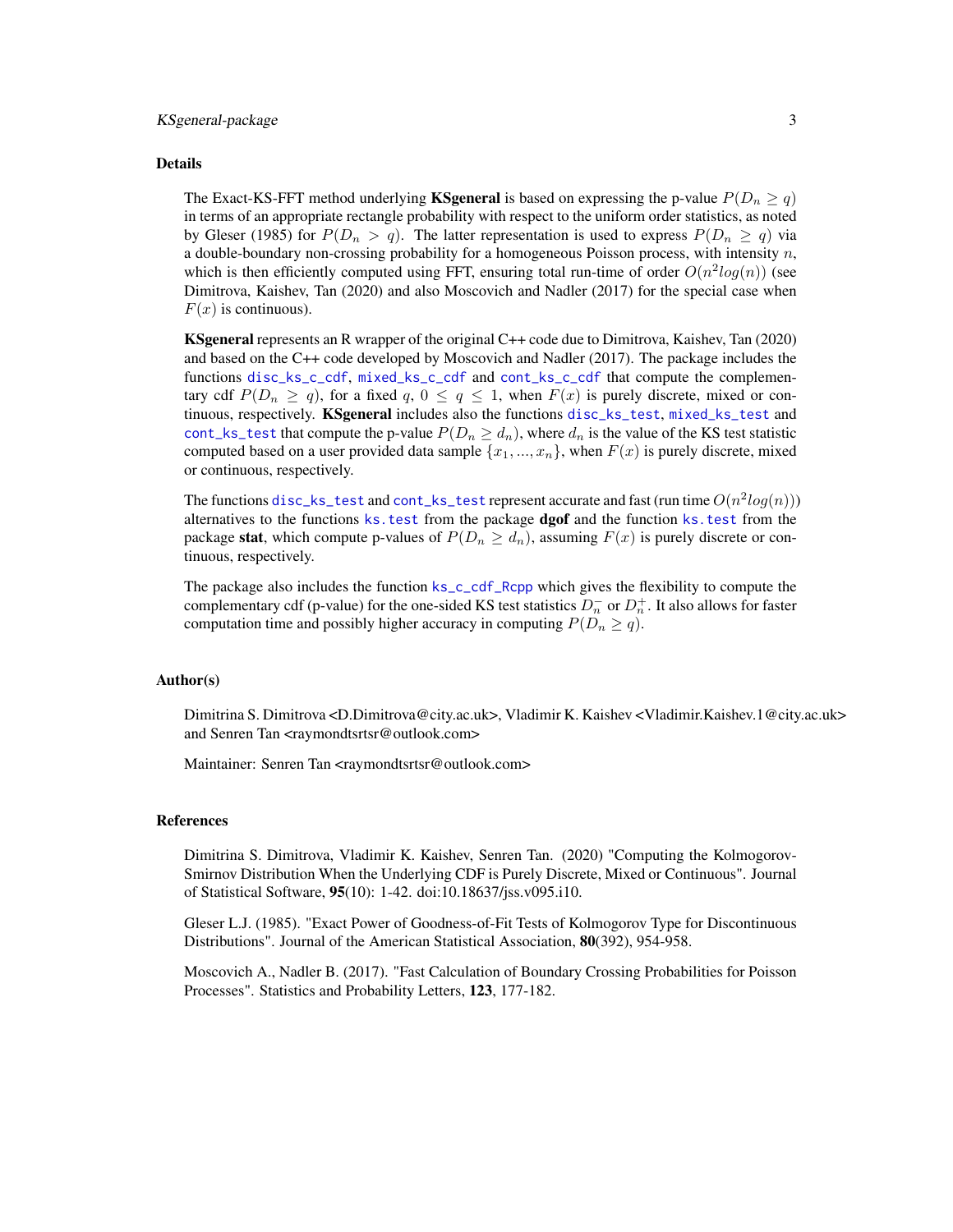<span id="page-3-1"></span><span id="page-3-0"></span>cont\_ks\_cdf *Computes the cumulative distribution function of the two-sided Kolmogorov-Smirnov statistic when the cdf under the null hypothesis is continuous*

#### Description

Computes the cdf  $P(D_n \le q) \equiv P(D_n < q)$  at a fixed  $q, q \in [0, 1]$ , for the one-sample two-sided Kolmogorov-Smirnov statistic,  $D_n$ , for a given sample size n, when the cdf  $F(x)$  under the null hypothesis is continuous.

#### Usage

cont\_ks\_cdf(q, n)

#### Arguments

|    | numeric value between 0 and 1, at which the cdf $P(D_n \leq q)$ is computed |
|----|-----------------------------------------------------------------------------|
| n, | the sample size                                                             |

#### Details

Given a random sample  $\{X_1, ..., X_n\}$  of size n with an empirical cdf  $F_n(x)$ , the Kolmogorov-Smirnov goodness-of-fit statistic is defined as  $D_n = \sup |F_n(x) - F(x)|$ , where  $F(x)$  is the cdf of a prespecified theoretical distribution under the null hypothesis  $H_0$ , that  $\{X_1, ..., X_n\}$  comes from  $F(x)$ .

The function [cont\\_ks\\_cdf](#page-3-1) implements the FFT-based algorithm proposed by Moscovich and Nadler (2017) to compute the cdf  $P(D_n \leq q)$  at a value q, when  $F(x)$  is continuous. This algorithm ensures a total worst-case run-time of order  $O(n^2 log(n))$  which makes it more efficient and numerically stable than the algorithm proposed by Marsaglia et al. (2003). The latter is used by many existing packages computing the cdf of  $D_n$ , e.g., the function ks. test in the package stats and the function ks. test in the package dgof. More precisely, in these packages, the exact p-value,  $P(D_n \geq q)$  is computed only in the case when  $q = d_n$ , where  $d_n$  is the value of the KS statistic computed based on a user provided sample  $\{x_1, ..., x_n\}$ . Another limitation of the functions ks. test is that the sample size should be less than 100, and the computation time is  $O(n^3)$ . In contrast, the function [cont\\_ks\\_cdf](#page-3-1) provides results with at least 10 correct digits after the decimal point for sample sizes  $n \text{ up to } 100000$  and computation time of 16 seconds on a machine with an 2.5GHz Intel Core i5 processor with 4GB RAM, running MacOS X Yosemite. For n > 100000, accurate results can still be computed with similar accuracy, but at a higher computation time. See Dimitrova, Kaishev, Tan (2020), Appendix B for further details and examples.

#### Value

Numeric value corresponding to  $P(D_n \leq q)$ .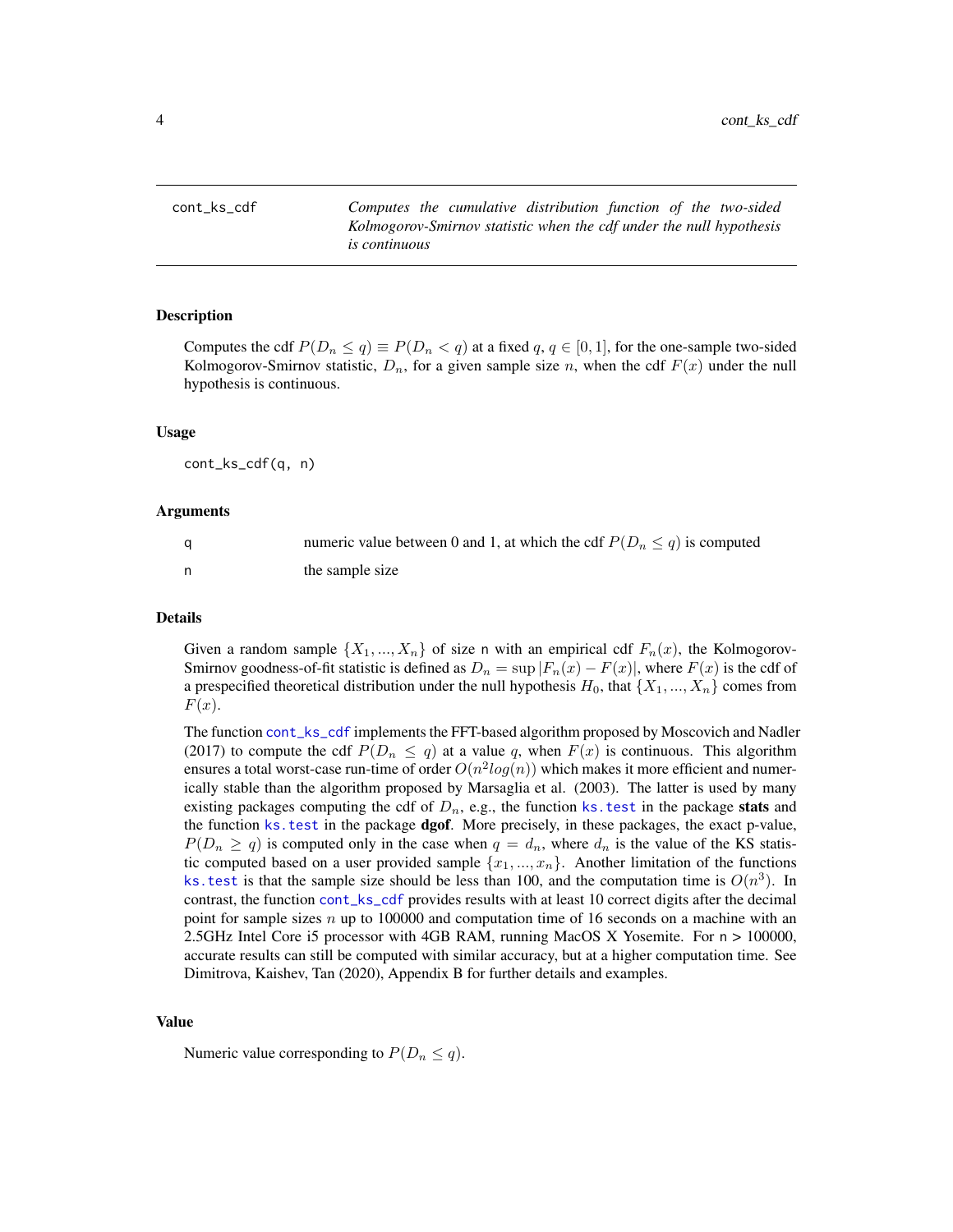#### <span id="page-4-0"></span>Source

Based on the C++ code available at <https://github.com/mosco/crossing-probability> developed by Moscovich and Nadler (2017). See also Dimitrova, Kaishev, Tan (2020) for more details.

# References

Dimitrina S. Dimitrova, Vladimir K. Kaishev, Senren Tan. (2020) "Computing the Kolmogorov-Smirnov Distribution When the Underlying CDF is Purely Discrete, Mixed or Continuous". Journal of Statistical Software, 95(10): 1-42. doi:10.18637/jss.v095.i10.

Marsaglia G., Tsang WW., Wang J. (2003). "Evaluating Kolmogorov's Distribution". Journal of Statistical Software, 8(18), 1-4.

Moscovich A., Nadler B. (2017). "Fast Calculation of Boundary Crossing Probabilities for Poisson Processes". Statistics and Probability Letters, 123, 177-182.

# Examples

```
## Compute the value for P(D_{1100} <= 0.05)
```

```
KSgeneral::cont_ks_cdf(0.05, 100)
```

```
## Compute P(D_{n} = q)## for n = 100, q = 1/500, 2/500, ..., 500/500
## and then plot the corresponding values against q
```

```
n<-100
q<-1:500/500
plot(q, sapply(q, function(x) KSgeneral::cont_ks_cdf(x, n)), type='l')
## Compute P(D_{n} \leq q) for n = 40, nq^{(2)} = 0.76 as shown
## in Table 9 of Dimitrova, Kaishev, Tan (2020)
```

```
KSgeneral::cont_ks_cdf(sqrt(0.76/40), 40)
```
<span id="page-4-1"></span>

| cont ks c cdf | Computes the complementary cumulative distribution function of the |
|---------------|--------------------------------------------------------------------|
|               | two-sided Kolmogorov-Smirnov statistic when the cdf under the null |
|               | hypothesis is continuous                                           |

#### Description

Computes the complementary cdf  $P(D_n \ge q) \equiv P(D_n > q)$  at a fixed q,  $q \in [0, 1]$ , for the one-sample two-sided Kolmogorov-Smirnov statistic,  $D_n$ , for a given sample size n, when the cdf  $F(x)$  under the null hypothesis is continuous.

# Usage

cont\_ks\_c\_cdf(q, n)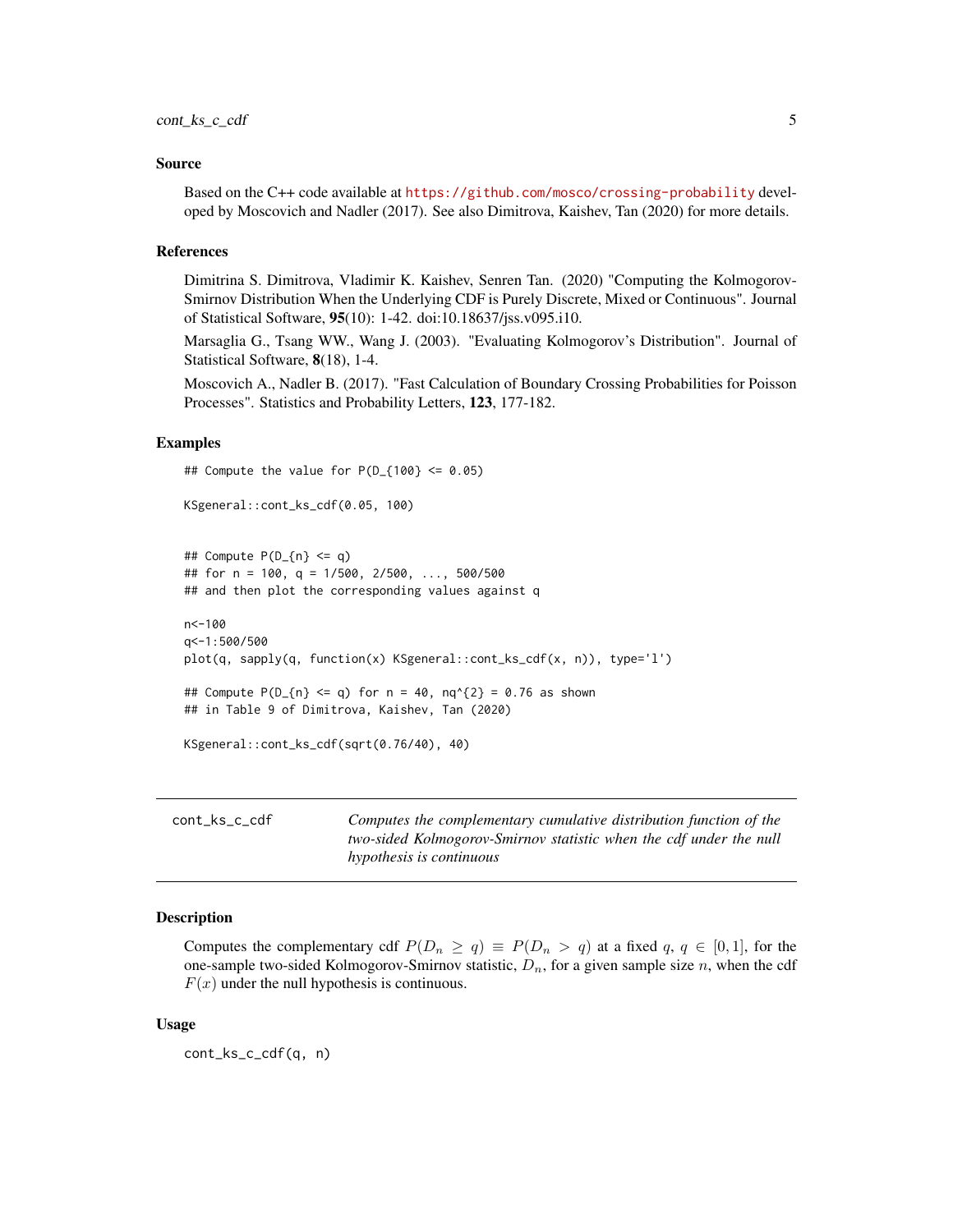<span id="page-5-0"></span>6 cont\_ks\_c\_cdf

#### Arguments

| a | numeric value between 0 and 1, at which the complementary cdf $P(D_n \geq q)$ is<br>computed |
|---|----------------------------------------------------------------------------------------------|
| n | the sample size                                                                              |

# Details

Given a random sample  $\{X_1, ..., X_n\}$  of size n with an empirical cdf  $F_n(x)$ , the two-sided Kolmogorov-Smirnov goodness-of-fit statistic is defined as  $D_n = \sup |F_n(x) - F(x)|$ , where  $F(x)$  is the cdf of a prespecified theoretical distribution under the null hypothesis  $H_0$ , that  $\{X_1, ..., X_n\}$  comes from  $F(x)$ .

The function [cont\\_ks\\_c\\_cdf](#page-4-1) implements the FFT-based algorithm proposed by Moscovich and Nadler (2017) to compute the complementary cdf,  $P(D_n \ge q)$  at a value q, when  $F(x)$  is continuous. This algorithm ensures a total worst-case run-time of order  $O(n^2 \log(n))$  which makes it more efficient and numerically stable than the algorithm proposed by Marsaglia et al. (2003). The latter is used by many existing packages computing the cdf of  $D_n$ , e.g., the function ks. test in the package stats and the function ks. test in the package dgof. More precisely, in these packages, the exact p-value,  $P(D_n \geq q)$  is computed only in the case when  $q = d_n$ , where  $d_n$  is the value of the KS test statistic computed based on a user provided sample  $\{x_1, ..., x_n\}$ . Another limitation of the functions [ks.test](#page-0-0) is that the sample size should be less than 100, and the computation time is  $O(n^3)$ . In contrast, the function [cont\\_ks\\_c\\_cdf](#page-4-1) provides results with at least 10 correct digits after the decimal point for sample sizes  $n$  up to 100000 and computation time of 16 seconds on a machine with an 2.5GHz Intel Core i5 processor with 4GB RAM, running MacOS X Yosemite. For n > 100000, accurate results can still be computed with similar accuracy, but at a higher computation time. See Dimitrova, Kaishev, Tan (2020), Appendix C for further details and examples.

# Value

Numeric value corresponding to  $P(D_n \geq q)$ .

#### Source

Based on the C++ code available at <https://github.com/mosco/crossing-probability> developed by Moscovich and Nadler (2017). See also Dimitrova, Kaishev, Tan (2020) for more details.

# References

Dimitrina S. Dimitrova, Vladimir K. Kaishev, Senren Tan. (2020) "Computing the Kolmogorov-Smirnov Distribution When the Underlying CDF is Purely Discrete, Mixed or Continuous". Journal of Statistical Software, 95(10): 1-42. doi:10.18637/jss.v095.i10.

Marsaglia G., Tsang WW., Wang J. (2003). "Evaluating Kolmogorov's Distribution". Journal of Statistical Software, 8(18), 1-4.

Moscovich A., Nadler B. (2017). "Fast Calculation of Boundary Crossing Probabilities for Poisson Processes". Statistics and Probability Letters, 123, 177-182.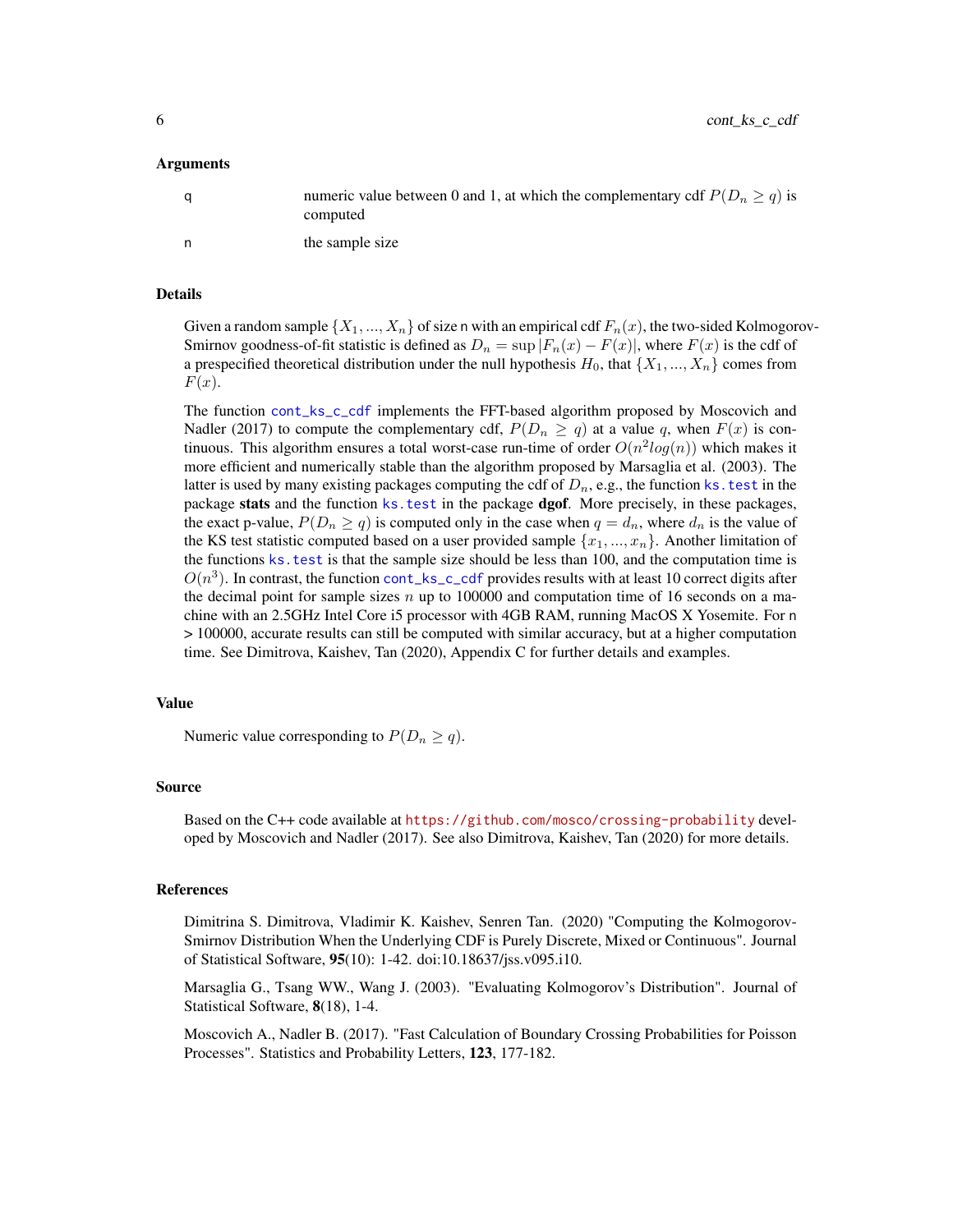# <span id="page-6-0"></span>cont\_ks\_test 7

# Examples

```
## Compute the value for P(D_{1100} > = 0.05)KSgeneral::cont_ks_c_cdf(0.05, 100)
## Compute P(D_{n}) \geq q## for n = 100, q = 1/500, 2/500, ..., 500/500
## and then plot the corresponding values against q
n < -100q \leq -1:500/500plot(q, sapply(q, function(x) KSgeneral::cont_ks_c_cdf(x, n)), type='l')
## Compute P(D_{n}) \geq q for n = 141, nq^{2} = 2.1 as shown
## in Table 18 of Dimitrova, Kaishev, Tan (2020)
KSgeneral::cont_ks_c_cdf(sqrt(2.1/141), 141)
```
<span id="page-6-1"></span>cont\_ks\_test *Computes the p-value for a one-sample two-sided Kolmogorov-Smirnov test when the cdf under the null hypothesis is continuous*

#### Description

Computes the p-value  $P(D_n \geq d_n) \equiv P(D_n > d_n)$ , where  $d_n$  is the value of the KS test statistic computed based on a data sample  $\{x_1, ..., x_n\}$ , when  $F(x)$  is continuous.

# Usage

cont\_ks\_test(x, y, ...)

#### Arguments

| X         | a numeric vector of data sample values $\{x_1, , x_n\}$ .                                                                                                                                                                         |
|-----------|-----------------------------------------------------------------------------------------------------------------------------------------------------------------------------------------------------------------------------------|
| У         | a pre-specified continuous cdf, $F(x)$ under the null hypothesis. Note that y<br>should be a character string naming a continuous cumulative distribution func-<br>tion such as pexp, pnorm, etc. Only continuous cdfs are valid! |
| $\ddotsc$ | values of the parameters of the cdf, $F(x)$ specified (as a character string) by y.                                                                                                                                               |

# Details

Given a random sample  $\{X_1, ..., X_n\}$  of size n with an empirical cdf  $F_n(x)$ , the two-sided Kolmogorov-Smirnov goodness-of-fit statistic is defined as  $D_n = \sup |F_n(x) - F(x)|$ , where  $F(x)$  is the cdf of a prespecified theoretical distribution under the null hypothesis  $H_0$ , that  $\{X_1, ..., X_n\}$  comes from  $F(x)$ .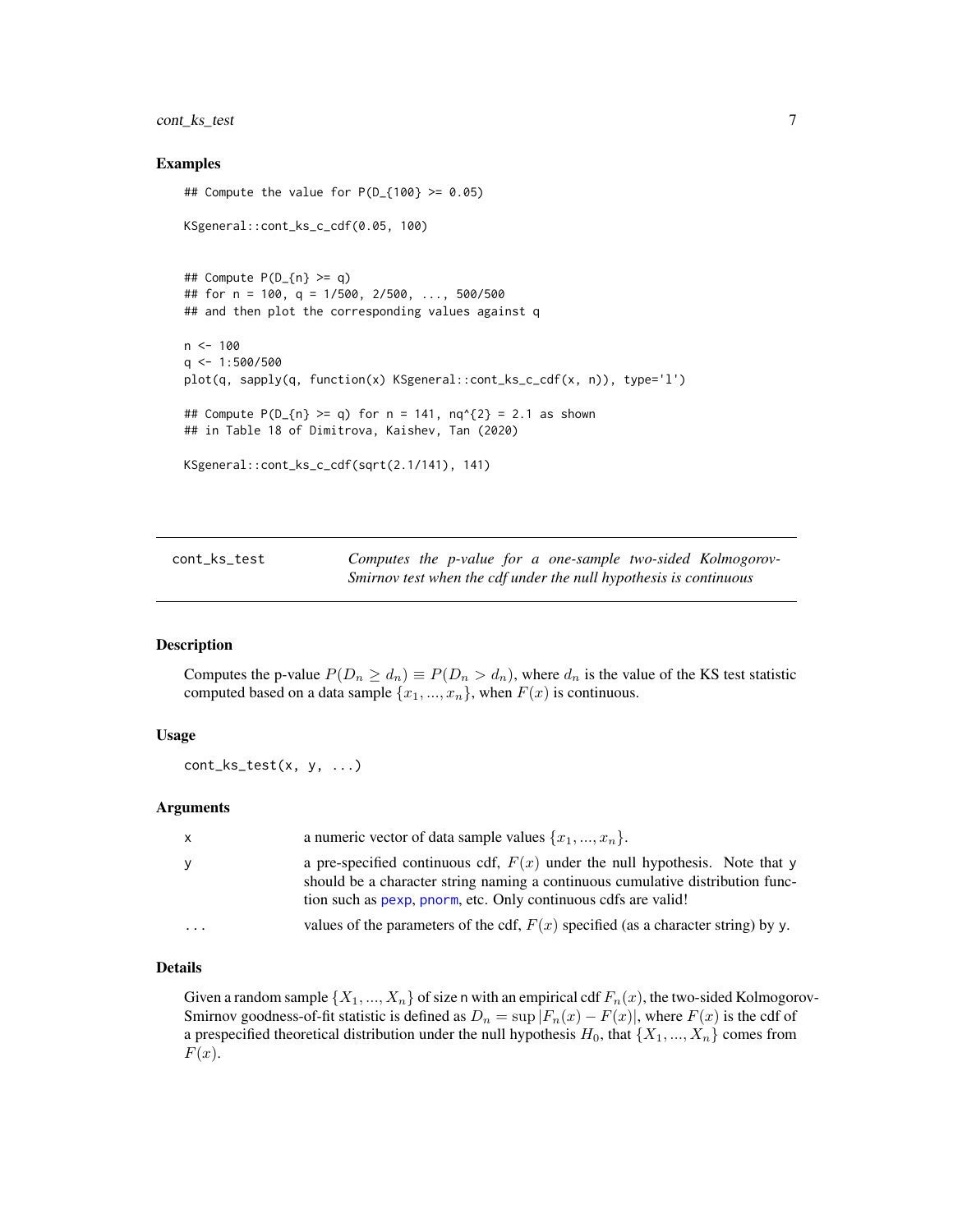<span id="page-7-0"></span>The function [cont\\_ks\\_test](#page-6-1) implements the FFT-based algorithm proposed by Moscovich and Nadler (2017) to compute the p-value  $P(D_n \geq d_n)$ , where  $d_n$  is the value of the KS test statistic computed based on a user provided data sample  $\{x_1, ..., x_n\}$ , assuming  $F(x)$  is continuous. This algorithm ensures a total worst-case run-time of order  $O(n^2 log(n))$  which makes it more efficient and numerically stable than the algorithm proposed by Marsaglia et al. (2003). The latter is used by many existing packages computing the cdf of  $D_n$ , e.g., the function ks. test in the package stats and the function ks. test in the package dgof. A limitation of the functions ks. test is that the sample size should be less than 100, and the computation time is  $O(n^3)$ . In contrast, the function [cont\\_ks\\_test](#page-6-1) provides results with at least 10 correct digits after the decimal point for sample sizes  $n$  up to 100000 and computation time of 16 seconds on a machine with an 2.5GHz Intel Core i5 processor with 4GB RAM, running MacOS X Yosemite. For n > 100000, accurate results can still be computed with similar accuracy, but at a higher computation time. See Dimitrova, Kaishev, Tan (2020), Appendix C for further details and examples.

#### Value

A list with class "htest" containing the following components:

| statistic   | the value of the statistic.                     |
|-------------|-------------------------------------------------|
| p.value     | the p-value of the test.                        |
| alternative | "two-sided".                                    |
| data.name   | a character string giving the name of the data. |

#### Source

Based on the C++ code available at <https://github.com/mosco/crossing-probability> developed by Moscovich and Nadler (2017). See also Dimitrova, Kaishev, Tan (2020) for more details.

#### References

Dimitrina S. Dimitrova, Vladimir K. Kaishev, Senren Tan. (2020) "Computing the Kolmogorov-Smirnov Distribution When the Underlying CDF is Purely Discrete, Mixed or Continuous". Journal of Statistical Software, 95(10): 1-42. doi:10.18637/jss.v095.i10.

Moscovich A., Nadler B. (2017). "Fast Calculation of Boundary Crossing Probabilities for Poisson Processes". Statistics and Probability Letters, 123, 177-182.

#### Examples

```
## Comparing the p-values obtained by stat::ks.test
## and KSgeneral::cont_ks_test
```

```
x<-abs(rnorm(100))
p.kt <- ks.test(x, "pexp", exact = TRUE)$p
p.kt_fft <- KSgeneral::cont_ks_test(x, "pexp")$p
abs(p.kt-p.kt_fft)
```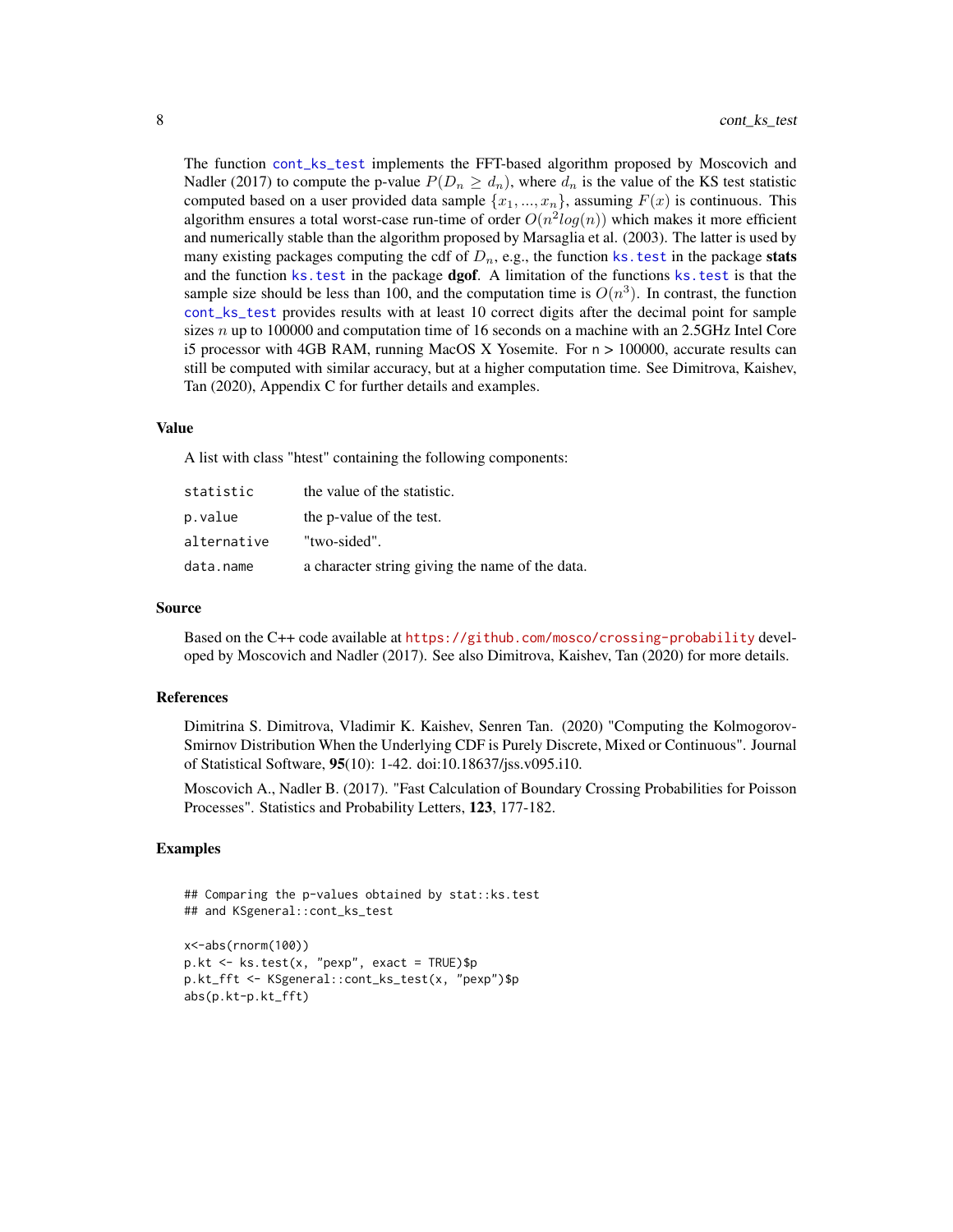<span id="page-8-1"></span><span id="page-8-0"></span>disc\_ks\_c\_cdf *Computes the complementary cumulative distribution function of the two-sided Komogorov-Smirnov statistic when the cdf under the null hypothesis is purely discrete*

# Description

Computes the complementary cdf,  $P(D_n \geq q)$  at a fixed  $q, q \in [0, 1]$ , of the one-sample two-sided Kolmogorov-Smirnov (KS) statistic, when the cdf  $F(x)$  under the null hypothesis is purely discrete, using the Exact-KS-FFT method expressing the p-value as a double-boundary non-crossing probability for a homogeneous Poisson process, which is then efficiently computed using FFT (see Dimitrova, Kaishev, Tan (2020)). Moreover, for comparison purposes, [disc\\_ks\\_c\\_cdf](#page-8-1) gives, as an option, the possibility to compute (an approximate value for) the asymptotic  $P(D_n \geq q)$  using the simulation-based algorithm of Wood and Altavela (1978).

#### Usage

disc\_ks\_c\_cdf(q, n, y,  $\dots$ , exact = NULL, tol = 1e-08, sim.size = 1e+06, num.sim = 10)

# Arguments

| q        | numeric value between 0 and 1, at which the complementary cdf $P(D_n \geq q)$ is<br>computed                                                                                                                                                                                                                                                                                                                                                                                                                                                                      |
|----------|-------------------------------------------------------------------------------------------------------------------------------------------------------------------------------------------------------------------------------------------------------------------------------------------------------------------------------------------------------------------------------------------------------------------------------------------------------------------------------------------------------------------------------------------------------------------|
| n        | the sample size                                                                                                                                                                                                                                                                                                                                                                                                                                                                                                                                                   |
| У        | a pre-specified discrete cdf, $F(x)$ under the null hypothesis. Note that y should<br>be a step function within the class: stepfun, of which ecdf is a subclass!                                                                                                                                                                                                                                                                                                                                                                                                  |
|          | values of the parameters of the cdf, $F(x)$ , specified (as a character string) by y.                                                                                                                                                                                                                                                                                                                                                                                                                                                                             |
| exact    | logical variable specifying whether one wants to compute exact p-value $P(D_n \geq$<br>q) using the Exact-KS-FFT method, in which case exact = TRUE or wants to<br>compute an approximate p-value $P(D_n \geq q)$ using the simulation-based algo-<br>rithm of Wood and Altavela (1978), in which case exact = FALSE. When exact<br>= NULL and n <= 100000, the exact $P(D_n \ge q)$ will be computed using the<br>Exact-KS-FFT method. Otherwise, the asymptotic complementary cdf is com-<br>puted based on Wood and Altavela (1978). By default, exact = NULL. |
| tol      | the value of $\epsilon$ that is used to compute the values of $A_i$ and $B_i$ , $i = 1, , n$ , as<br>detailed in Step 1 of Section 2.1 in Dimitrova, Kaishev and Tan (2020) (see also<br>(ii) in the Procedure Exact-KS-FFT therein). By default, $tol = 1e-08$ . Note that<br>a value of NA or 0 will lead to an error!                                                                                                                                                                                                                                          |
| sim.size | the required number of simulated trajectories in order to produce one Monte<br>Carlo estimate (one MC run) of the asymptotic complementary cdf using the<br>algorithm of Wood and Altavela (1978). By default, sim. size = 1e+06.                                                                                                                                                                                                                                                                                                                                 |
| num.sim  | the number of MC runs, each producing one estimate (based on sim. size num-<br>ber of trajectories), which are then averaged in order to produce the final esti-<br>mate for the asymptotic complementary cdf. This is done in order to reduce the<br>variance of the final estimate. By default, $num \cdot \text{sim} = 10$ .                                                                                                                                                                                                                                   |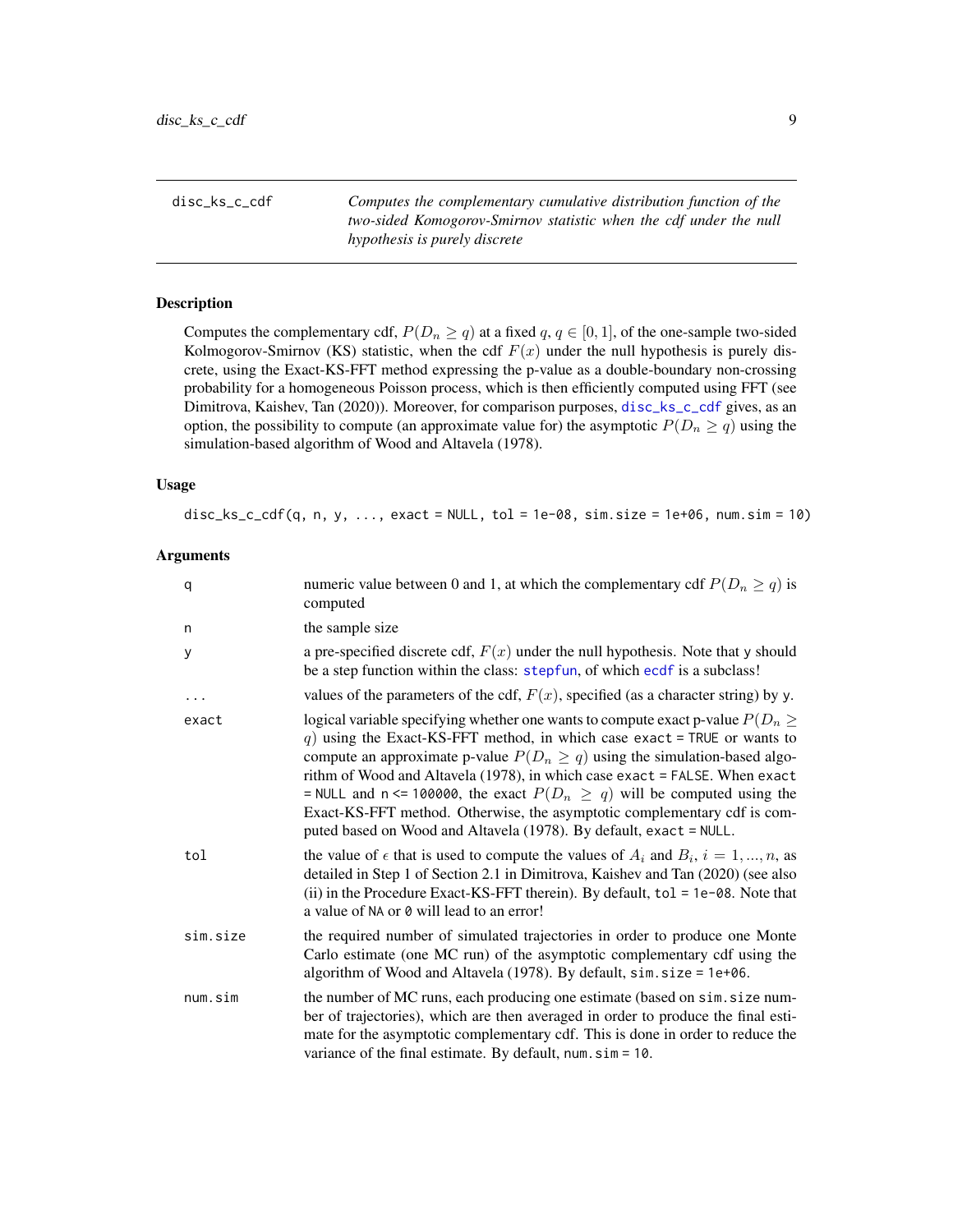#### <span id="page-9-0"></span>Details

Given a random sample  $\{X_1, ..., X_n\}$  of size n with an empirical cdf  $F_n(x)$ , the two-sided Kolmogorov-Smirnov goodness-of-fit statistic is defined as  $D_n = \sup |F_n(x) - F(x)|$ , where  $F(x)$  is the cdf of a prespecified theoretical distribution under the null hypothesis  $H_0$ , that  $\{X_1, ..., X_n\}$  comes from  $F(x)$ .

The function [disc\\_ks\\_c\\_cdf](#page-8-1) implements the Exact-KS-FFT method, proposed by Dimitrova, Kaishev, Tan (2020) to compute the complementary cdf  $P(D_n \geq q)$  at a value q, when  $F(x)$  is purely discrete. This algorithm ensures a total worst-case run-time of order  $O(n^2 log(n))$  which makes it more efficient and numerically stable than the only alternative algorithm developed by Arnold and Emerson (2011) and implemented as the function ks. test in the package dgof. The latter only computes a p-value  $P(D_n \geq d_n)$ , corresponding to the value of the KS test statistic  $d_n$  computed based on a user provided sample  $\{x_1, ..., x_n\}$ . More precisely, in the package **dgof** (function [ks.test](#page-0-0)), the p-value for a one-sample two-sided KS test is calculated by combining the approaches of Gleser (1985) and Niederhausen (1981). However, the function [ks.test](#page-0-0) only provides exact pvalues for  $n \leq 30$ , since as noted by the authors (see Arnold and Emerson (2011)), when n is large, numerical instabilities may occur. In the latter case, ks. test uses simulation to approximate p-values, which may be rather slow and inaccurate (see Table 6 of Dimitrova, Kaishev, Tan (2020)).

Thus, making use of the Exact-KS-FFT method, the function [disc\\_ks\\_c\\_cdf](#page-8-1) provides an exact and highly computationally efficient (alternative) way of computing  $P(D_n \geq q)$  at a value q, when  $F(x)$  is purely discrete.

Lastly, incorporated into the function [disc\\_ks\\_c\\_cdf](#page-8-1) is the MC simulation-based method of Wood and Altavela (1978) for estimating the asymptotic complementary cdf of  $D_n$ . The latter method is the default method behind [disc\\_ks\\_c\\_cdf](#page-8-1) when the sample size n is  $n \ge 100000$ .

#### Value

Numeric value corresponding to  $P(D_n \geq q)$ .

#### References

Arnold T.A., Emerson J.W. (2011). "Nonparametric Goodness-of-Fit Tests for Discrete Null Distributions". The R Journal,  $3(2)$ , 34-39.

Dimitrina S. Dimitrova, Vladimir K. Kaishev, Senren Tan. (2020) "Computing the Kolmogorov-Smirnov Distribution When the Underlying CDF is Purely Discrete, Mixed or Continuous". Journal of Statistical Software, 95(10): 1-42. doi:10.18637/jss.v095.i10.

Gleser L.J. (1985). "Exact Power of Goodness-of-Fit Tests of Kolmogorov Type for Discontinuous Distributions". Journal of the American Statistical Association, 80(392), 954-958.

Niederhausen H. (1981). "Sheffer Polynomials for Computing Exact Kolmogorov-Smirnov and Renyi Type Distributions". The Annals of Statistics, 58-64.

Wood C.L., Altavela M.M. (1978). "Large-Sample Results for Kolmogorov-Smirnov Statistics for Discrete Distributions". Biometrika, 65(1), 235-239.

# See Also

[ks.test](#page-0-0)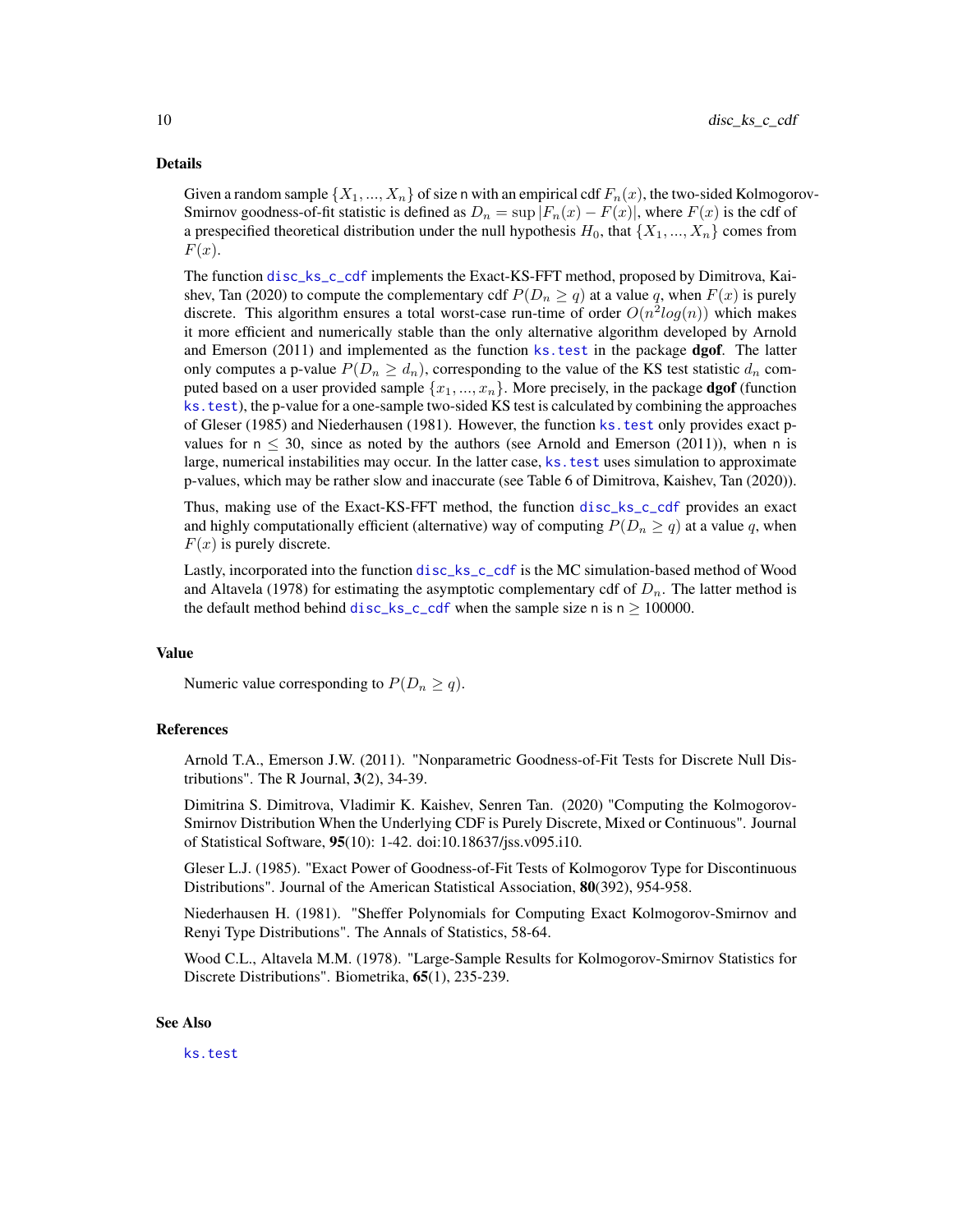# <span id="page-10-0"></span>disc\_ks\_test 11

#### Examples

```
## Example to compute the exact complementary cdf for D_{n}
## when the underlying cdf F(x) is a binomial(3, 0.5) distribution,
## as shown in Example 3.4 of Dimitrova, Kaishev, Tan (2020)
binom_3 <- stepfun(c(0:3), c(0,pbinom(0:3,3,0.5)))
KSgeneral::disc_ks_c_cdf(0.05, 400, binom_3)
## Not run:
## Compute P(D_{n}^{n}) \geq q for n = 100,
## q = 1/5000, 2/5000, ..., 5000/5000, when
## the underlying cdf F(x) is a binomial(3, 0.5) distribution,
## as shown in Example 3.4 of Dimitrova, Kaishev, Tan (2020),
## and then plot the corresponding values against q,
## i.e. plot the resulting complementary cdf of D_{n}n <- 100
q <- 1:5000/5000
binom_3 <- stepfun(c(0:3), c(0,pbinom(0:3,3,0.5)))
plot(q, sapply(q, function(x) KSgeneral::disc_ks_c_cdf(x, n, binom_3)), type='l')
## End(Not run)
## Not run:
## Example to compute the asymptotic complementary cdf for D_{n}
## based on Wood and Altavela (1978),
## when the underlying cdf F(x) is a binomial(3, 0.5) distribution,
## as shown in Example 3.4 of Dimitrova, Kaishev, Tan (2020)
binom_3 <- stepfun(c(0: 3), c(0, pbinom(0 : 3, 3, 0.5)))
KSgeneral::disc_ks_c_cdf(0.05, 400, binom_3, exact = FALSE, tol = 1e-08,
sim.size = 1e+06, num.size = 10## End(Not run)
```
<span id="page-10-1"></span>disc\_ks\_test *Computes the p-value for a one-sample two-sided Kolmogorov-Smirnov test when the cdf under the null hypothesis is purely discrete*

# Description

Computes the p-value  $P(D_n \geq d_n)$ , where  $d_n$  is the value of the KS test statistic computed based on a data sample  $\{x_1, ..., x_n\}$ , when  $F(x)$  is purely discrete, using the Exact-KS-FFT method expressing the p-value as a double-boundary non-crossing probability for a homogeneous Poisson process, which is then efficiently computed using FFT (see Dimitrova, Kaishev, Tan (2020)).

# Usage

```
disc_ks_test(x, y, ..., exact = NULL, tol = 1e-08, sim.size = 1e+06, num.sim = 10)
```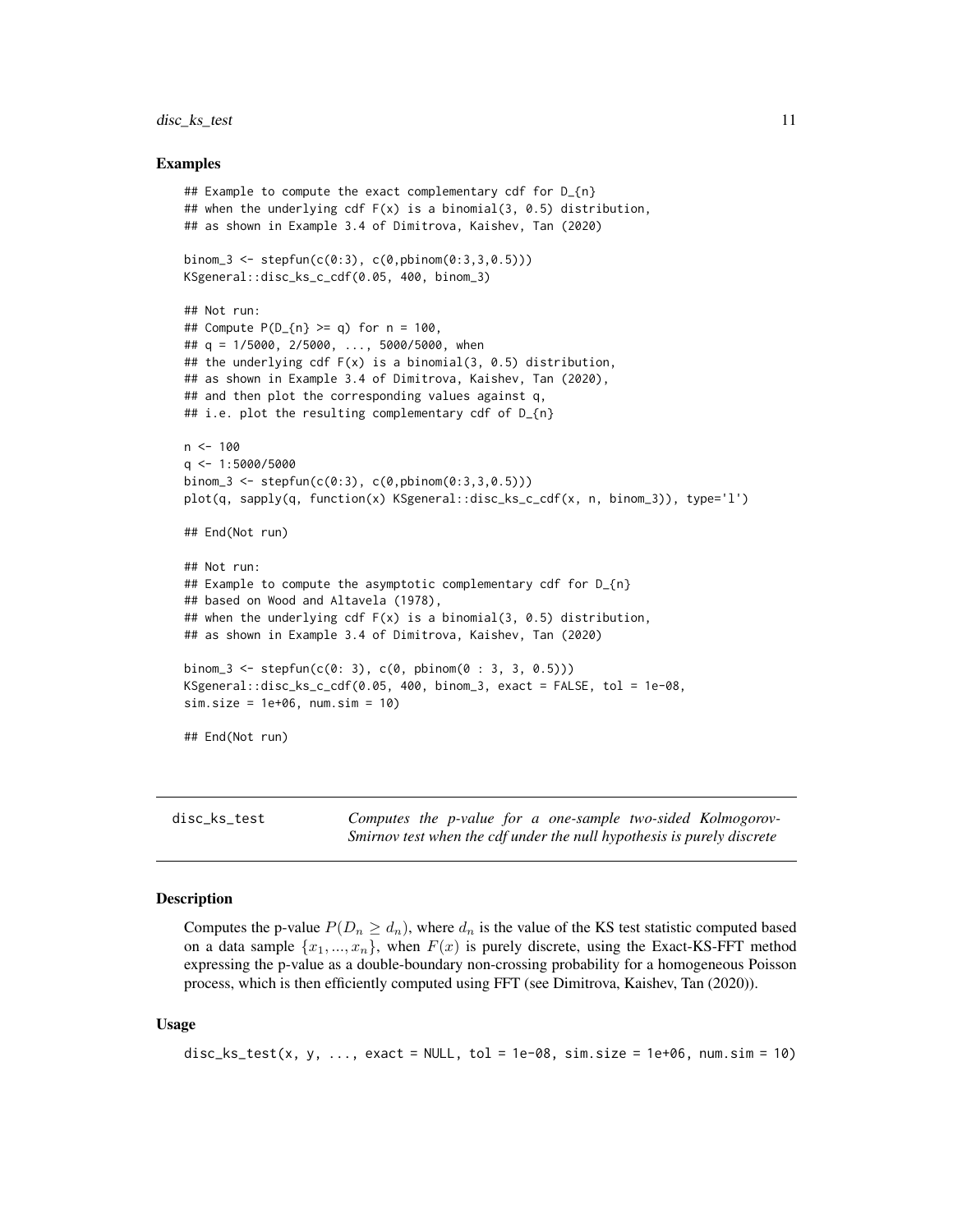#### <span id="page-11-0"></span>Arguments

| X        | a numeric vector of data sample values $\{x_1, , x_n\}$ .                                                                                                                                                                                                                                                                                                                                                                                                                                                                                                                  |
|----------|----------------------------------------------------------------------------------------------------------------------------------------------------------------------------------------------------------------------------------------------------------------------------------------------------------------------------------------------------------------------------------------------------------------------------------------------------------------------------------------------------------------------------------------------------------------------------|
| У        | a pre-specified discrete cdf, $F(x)$ , under the null hypothesis. Note that y should<br>be a step function within the class: stepfun, of which ecdf is a subclass!                                                                                                                                                                                                                                                                                                                                                                                                         |
| $\cdots$ | values of the parameters of the cdf, $F(x)$ , specified (as a character string) by y.                                                                                                                                                                                                                                                                                                                                                                                                                                                                                      |
| exact    | logical variable specifying whether one wants to compute exact p-value $P(D_n \geq$<br>$d_n$ ) using the Exact-KS-FFT method, in which case exact = TRUE or wants to<br>compute an approximate p-value $P(D_n \geq d_n)$ using the simulation-based algo-<br>rithm of Wood and Altavela (1978), in which case exact = FALSE. When exact<br>= NULL and n <= 100000, the exact $P(D_n \ge d_n)$ will be computed using the<br>Exact-KS-FFT method. Otherwise, the asymptotic complementary cdf is com-<br>puted based on Wood and Altavela (1978). By default, exact = NULL. |
| tol      | the value of $\epsilon$ that is used to compute the values of $A_i$ and $B_i$ , $i = 1, , n$ , as<br>detailed in Step 1 of Section 2.1 in Dimitrova, Kaishev and Tan (2020) (see also<br>(ii) in the Procedure Exact-KS-FFT therein). By default, $tol = 1e-08$ . Note that<br>a value of NA or 0 will lead to an error!                                                                                                                                                                                                                                                   |
| sim.size | the required number of simulated trajectories in order to produce one Monte<br>Carlo estimate (one MC run) of the asymptotic p-value using the algorithm of<br>Wood and Altavela (1978). By default, $sim.size = 1e+06$ .                                                                                                                                                                                                                                                                                                                                                  |
| num,sim  | the number of MC runs, each producing one estimate (based on sim. size num-<br>ber of trajectories), which are then averaged in order to produce the final esti-<br>mate for the asymptotic p-value. This is done in order to reduce the variance of<br>the final estimate. By default, $num \cdot \sin = 10$ .                                                                                                                                                                                                                                                            |

# Details

Given a random sample  $\{X_1, ..., X_n\}$  of size n with an empirical cdf  $F_n(x)$ , the two-sided Kolmogorov-Smirnov goodness-of-fit statistic is defined as  $D_n = \sup |F_n(x) - F(x)|$ , where  $F(x)$  is the cdf of a prespecified theoretical distribution under the null hypothesis  $H_0$ , that  $\{X_1, ..., X_n\}$  comes from  $F(x)$ .

The function [disc\\_ks\\_test](#page-10-1) implements the Exact-KS-FFT method expressing the p-value as a double-boundary non-crossing probability for a homogeneous Poisson process, which is then efficiently computed using FFT (see Dimitrova, Kaishev, Tan (2020)). It represents an accurate and fast (run time  $O(n^2 log(n))$ ) alternative to the function ks . test from the package **dgof**, which computes a p-value  $P(D_n \geq d_n)$ , where  $d_n$  is the value of the KS test statistic computed based on a user provided data sample  $\{x_1, ..., x_n\}$ , assuming  $F(x)$  is purely discrete.

In the function ks. test, the p-value for a one-sample two-sided KS test is calculated by combining the approaches of Gleser (1985) and Niederhausen (1981). However, the function [ks.test](#page-0-0) due to Arnold and Emerson (2011) only provides exact p-values for  $n \leq 30$ , since as noted by the authors, when n is large, numerical instabilities may occur. In the latter case, ks. test uses simulation to approximate p-values, which may be rather slow and inaccurate (see Table 6 of Dimitrova, Kaishev, Tan (2020)).

Thus, making use of the Exact-KS-FFT method, the function [disc\\_ks\\_test](#page-10-1) provides an exact and highly computationally efficient (alternative) way of computing the p-value  $P(D_n \geq d_n)$ , when  $F(x)$  is purely discrete.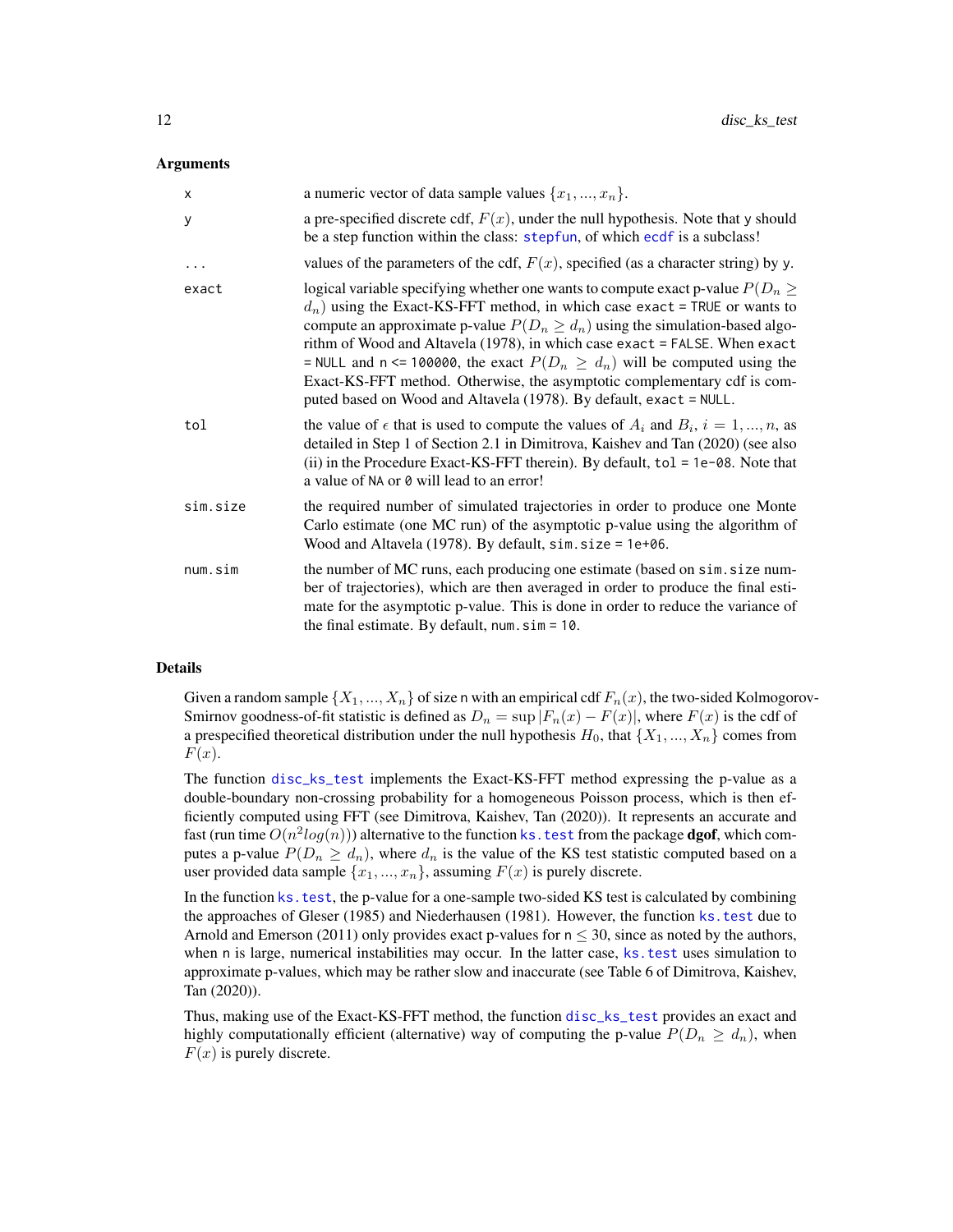# <span id="page-12-0"></span>disc\_ks\_test 13

Lastly, incorporated into the function [disc\\_ks\\_test](#page-10-1) is the MC simulation-based method of Wood and Altavela (1978) for estimating the asymptotic p-value of  $D_n$ . The latter method is the default method behind [disc\\_ks\\_test](#page-10-1) when the sample size n is  $n > 100000$ .

#### Value

A list with class "htest" containing the following components:

| statistic   | the value of the statistic.                     |
|-------------|-------------------------------------------------|
| p.value     | the p-value of the test.                        |
| alternative | "two-sided".                                    |
| data.name   | a character string giving the name of the data. |

# References

Arnold T.A., Emerson J.W. (2011). "Nonparametric Goodness-of-Fit Tests for Discrete Null Distributions". The R Journal,  $3(2)$ , 34-39.

Dimitrina S. Dimitrova, Vladimir K. Kaishev, Senren Tan. (2020) "Computing the Kolmogorov-Smirnov Distribution When the Underlying CDF is Purely Discrete, Mixed or Continuous". Journal of Statistical Software, 95(10): 1-42. doi:10.18637/jss.v095.i10.

Gleser L.J. (1985). "Exact Power of Goodness-of-Fit Tests of Kolmogorov Type for Discontinuous Distributions". Journal of the American Statistical Association, 80(392), 954-958.

Niederhausen H. (1981). "Sheffer Polynomials for Computing Exact Kolmogorov-Smirnov and Renyi Type Distributions". The Annals of Statistics, 58-64.

Wood C.L., Altavela M.M. (1978). "Large-Sample Results for Kolmogorov-Smirnov Statistics for Discrete Distributions". Biometrika, 65(1), 235-239.

# See Also

#### [ks.test](#page-0-0)

# Examples

```
# Comparison of results obtained from dgof::ks.test
# and KSgeneral::disc_ks_test, when F(x) follows the discrete
# Uniform[1, 10] distribution as in Example 3.5 of
# Dimitrova, Kaishev, Tan (2020)
# When the sample size is larger than 100, the
# function dgof::ks.test will be numerically
# unstable
x3 \leq - sample(1:10, 25, replace = TRUE)
KSgeneral::disc_ks_test(x3, ecdf(1:10), exact = TRUE)
dgof::ks.test(x3, ecdf(1:10), exact = TRUE)KSgeneral::disc_ks_test(x3, ecdf(1:10), exact = TRUE)$p -
          dgof::ks.test(x3, ecdf(1:10), exact = TRUE)\x4 \leq - sample(1:10, 500, replace = TRUE)
```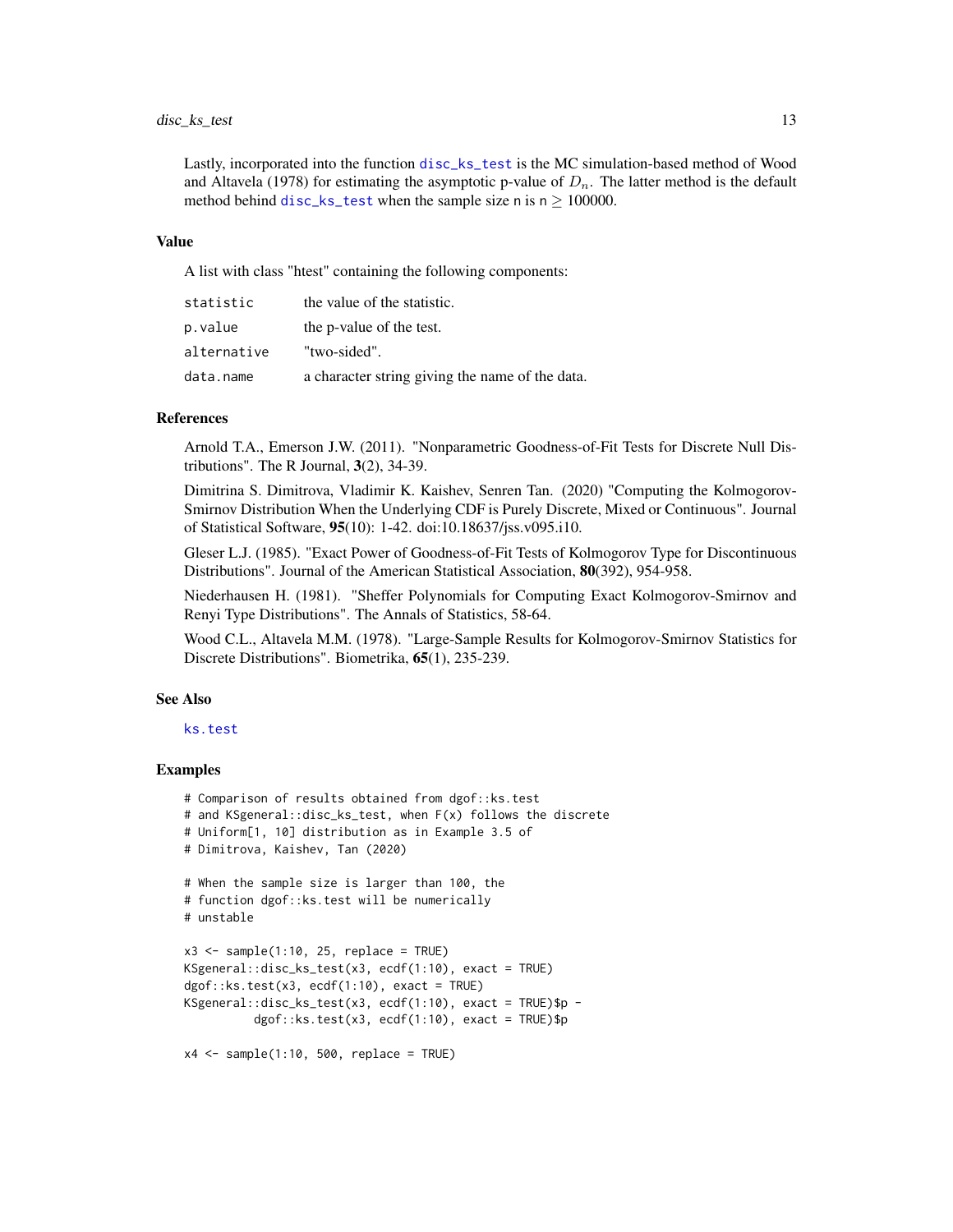```
KSgeneral::disc_ks_test(x4, ecdf(1:10), exact = TRUE)
dgof::ks.test(x4, ecdf(1:10), exact = TRUE)
KSgeneral::disc_ks_test(x4, ecdf(1:10), exact = TRUE)$p -
          dgof::ks.test(x4, ecdf(1:10), exact = TRUE)$p
# Using stepfun() to specify the same discrete distribution as defined by ecdf():
steps <- stepfun(1:10, cumsum(c(0, rep(0.1, 10))))
KSgeneral::disc_ks_test(x3, steps, exact = TRUE)
```
<span id="page-13-1"></span>

| R function calling directly the $C++$ routines that compute the com-    |
|-------------------------------------------------------------------------|
| plementary cumulative distribution function of the two-sided (or one-   |
| sided, as a special case) Kolmogorov-Smirnov statistic, when the cdf    |
| under the null hypothesis is arbitrary (i.e., purely discrete, mixed or |
| <i>continuous</i> )                                                     |
|                                                                         |

# Description

Function calling directly the C++ routines that compute the complementary cdf for the one-sample two-sided Kolmogorov-Smirnov statistic, given the sample size n and the file "Boundary\_Crossing\_Time.txt" in the working directory. The latter file contains  $A_i$  and  $B_i$ ,  $i = 1, ..., n$ , specified in Steps 1 and 2 of the Exact-KS-FFT method (see Equation (5) in Section 2 of Dimitrova, Kaishev, Tan (2020)). The latter values form the n-dimensional rectangular region for the uniform order statistics (see Equations (3), (5) and (6) in Dimitrova, Kaishev, Tan (2020)), namely  $P(D_n \ge q) = 1 - P(A_i \le$  $U_{(i)} \leq B_i, 1 \leq i \leq n$   $= 1 - P(g(t) \leq nU_n(t) \leq h(t), 0 \leq t \leq 1)$ , where the upper and lower boundary functions  $h(t)$ ,  $g(t)$  are defined as  $h(t) = \sum_{i=1}^{n} 1_{(A_i < t)}, g(t) = \sum_{i=1}^{n} 1_{(B_i \le t)}$ , or equivalently, noting that  $h(t)$  and  $g(t)$  are correspondingly left and right continuous functions, we have  $\sup\{t \in [0,1]: h(t) < i\} = A_i$  and  $\inf\{t \in [0,1]: g(t) > i-1\} = B_i$ .

Note that on can also compute the (complementary) cdf for the one-sided KS statistics  $D_n^-$  or  $D_n^+$ (cf., Dimitrova, Kaishev, Tan (2020)) by appropriately specifying correspondingly  $A_i = 0$  for all i or  $B_i = 1$  for all i, in the function  $\text{ks\_c\_cdf\_Rcpp}$ .

#### Usage

ks\_c\_cdf\_Rcpp(n)

#### Arguments

n the sample size

#### Details

Note that all calculations here are done directly in  $C_{++}$  and output in R. That leads to faster computation time, as well as in some cases, possibly higher accuracy (depending on the accuracy of the pre-computed values  $A_i$  and  $B_i$ ,  $i = 1, ..., n$ , provided in the file "Boundary\_Crossing\_Time.txt") compared to the functions [cont\\_ks\\_c\\_cdf](#page-4-1), [disc\\_ks\\_c\\_cdf](#page-8-1), [mixed\\_ks\\_c\\_cdf](#page-15-1).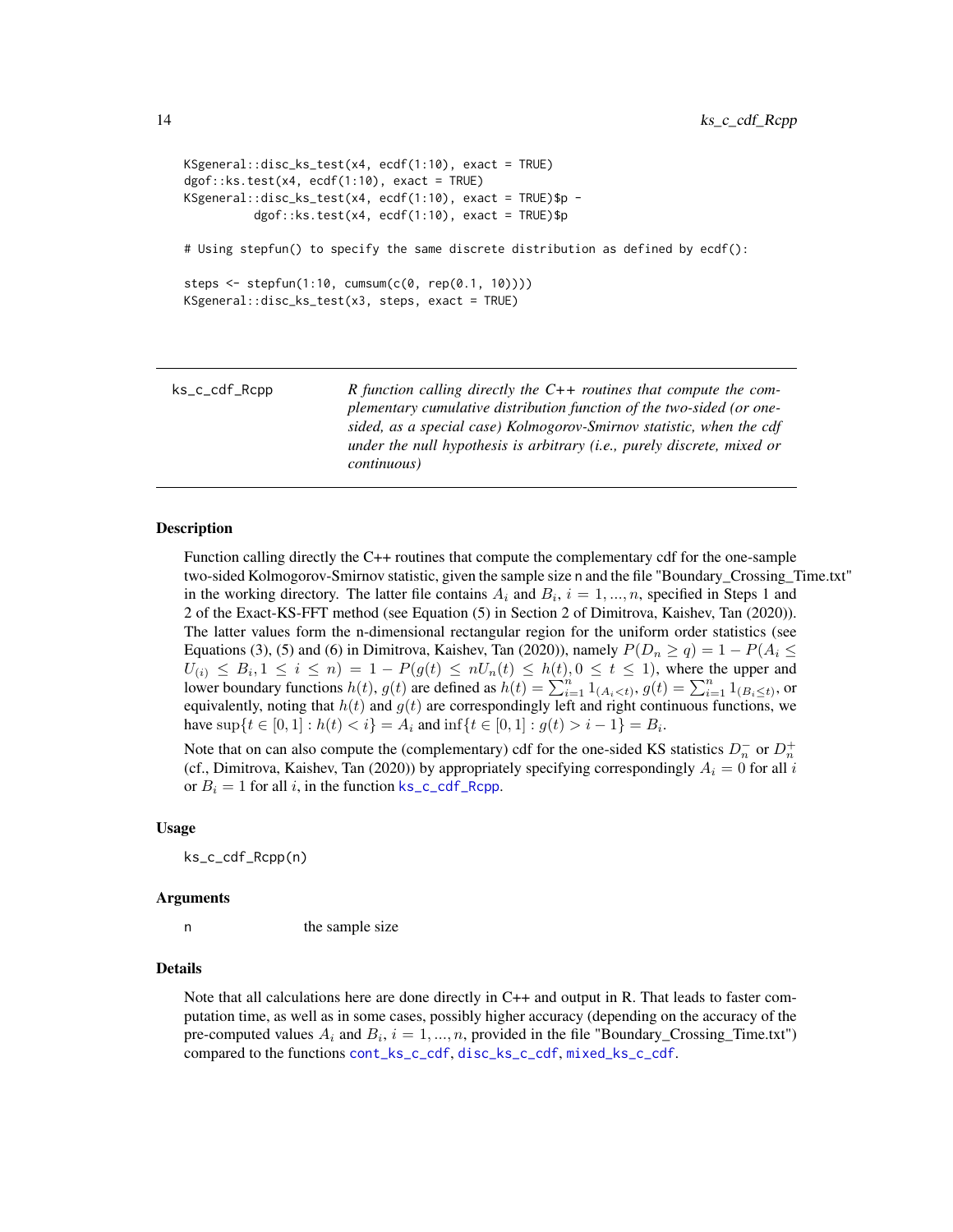<span id="page-14-0"></span>Given a random sample  $\{X_1, ..., X_n\}$  of size n with an empirical cdf  $F_n(x)$ , the two-sided Kolmogorov-Smirnov goodness-of-fit statistic is defined as  $D_n = \sup |F_n(x) - F(x)|$ , where  $F(x)$  is the cdf of a prespecified theoretical distribution under the null hypothesis  $H_0$ , that  $\{X_1, ..., X_n\}$  comes from  $F(x)$ . The one-sided KS test statistics are correspondingly defined as  $D_n^- = \sup_x (F(x) - F_n(x))$ and  $D_n^+ = \sup_x (F_n(x) - F(x)).$ 

The function [ks\\_c\\_cdf\\_Rcpp](#page-13-1) implements the Exact-KS-FFT method, proposed by Dimitrova, Kaishev, Tan (2020), to compute the complementary cdf,  $P(D_n \ge q)$  at a value q, when  $F(x)$  is arbitrary (i.e. purely discrete, mixed or continuous). It is based on expressing the complementary cdf as

 $P(D_n \geq q) = 1 - P(A_i \leq U_{(i)} \leq B_i, 1 \leq i \leq n)$ , where  $A_i$  and  $B_i$  are defined as in Step 1 of Dimitrova, Kaishev, Tan (2020).

The complementary cdf is then re-expressed in terms of the conditional probability that a homogeneous Poisson process,  $\xi_n(t)$  with intensity n will not cross an upper boundary  $h(t)$  and a lower boundary  $g(t)$ , given that  $\xi_n(1) = n$  (see Steps 2 and 3 in Section 2.1 of Dimitrova, Kaishev, Tan (2020)). This conditional probability is evaluated using FFT in Step 4 of the method in order to obtain the value of the complementary cdf  $P(D_n \geq q)$ . This algorithm ensures a total worst-case run-time of order  $O(n^2 \log(n))$  which makes it highly computationally efficient compared to other known algorithms developed for the special cases of continuous or purely discrete  $F(x)$ .

The values  $A_i$  and  $B_i$ ,  $i = 1, ..., n$ , specified in Steps 1 and 2 of the Exact-KS-FFT method (see Dimitrova, Kaishev, Tan (2020), Section 2) must be pre-computed (in R or, if needed, using alternative softwares offering high accuracy, e.g. Mathematica) and saved in a file with the name "Boundary\_Crossing\_Time.txt" (in the current working directory).

The function [ks\\_c\\_cdf\\_Rcpp](#page-13-1) is called in R and it first reads the file "Boundary\_Crossing\_Time.txt" and then computes the value for the complementaty cdf  $P(D_n \geq q) = 1 - P(A_i \leq U_{(i)} \leq B_i, 1 \leq j \leq n)$  $i \le n$ ) = 1 –  $P(g(t) \le nU_n(t) \le h(t), 0 \le t \le 1)$  in C++ and output in R (or as noted above, as a special case, computes the value of the complementary cdf  $P(D_n^+ \ge q) = 1 - P(A_i \le U_{(i)} \le n)$  $1, 1 \leq i \leq n$ ) or  $P(D_n^- \geq q) = 1 - P(0 \leq U_{(i)} \leq B_i, 1 \leq i \leq n)$ ).

# Value

Numeric value corresponding to  $P(D_n \geq q) = 1 - P(A_i \leq U_{(i)} \leq B_i, 1 \leq i \leq n) = 1 - P(g(t) \leq n)$  $\eta_n(t) \le h(t), 0 \le t \le 1$ ) (or, as a special case, to  $P(D_n^+ \ge q)$  or  $P(D_n^- \ge q)$ ), given a sample size n and the file "Boundary\_Crossing\_Time.txt" containing  $A_i$  and  $B_i$ ,  $i = 1, ..., n$ , specified in Steps 1 and 2 of the Exact-KS-FFT method (see Dimitrova, Kaishev, Tan (2020), Section 2).

# References

Dimitrina S. Dimitrova, Vladimir K. Kaishev, Senren Tan. (2020) "Computing the Kolmogorov-Smirnov Distribution When the Underlying CDF is Purely Discrete, Mixed or Continuous". Journal of Statistical Software, 95(10): 1-42. doi:10.18637/jss.v095.i10.

Moscovich A., Nadler B. (2017). "Fast Calculation of Boundary Crossing Probabilities for Poisson Processes". Statistics and Probability Letters, 123, 177-182.

# Examples

## Computing the complementary cdf  $P(D_{n}) \geq q$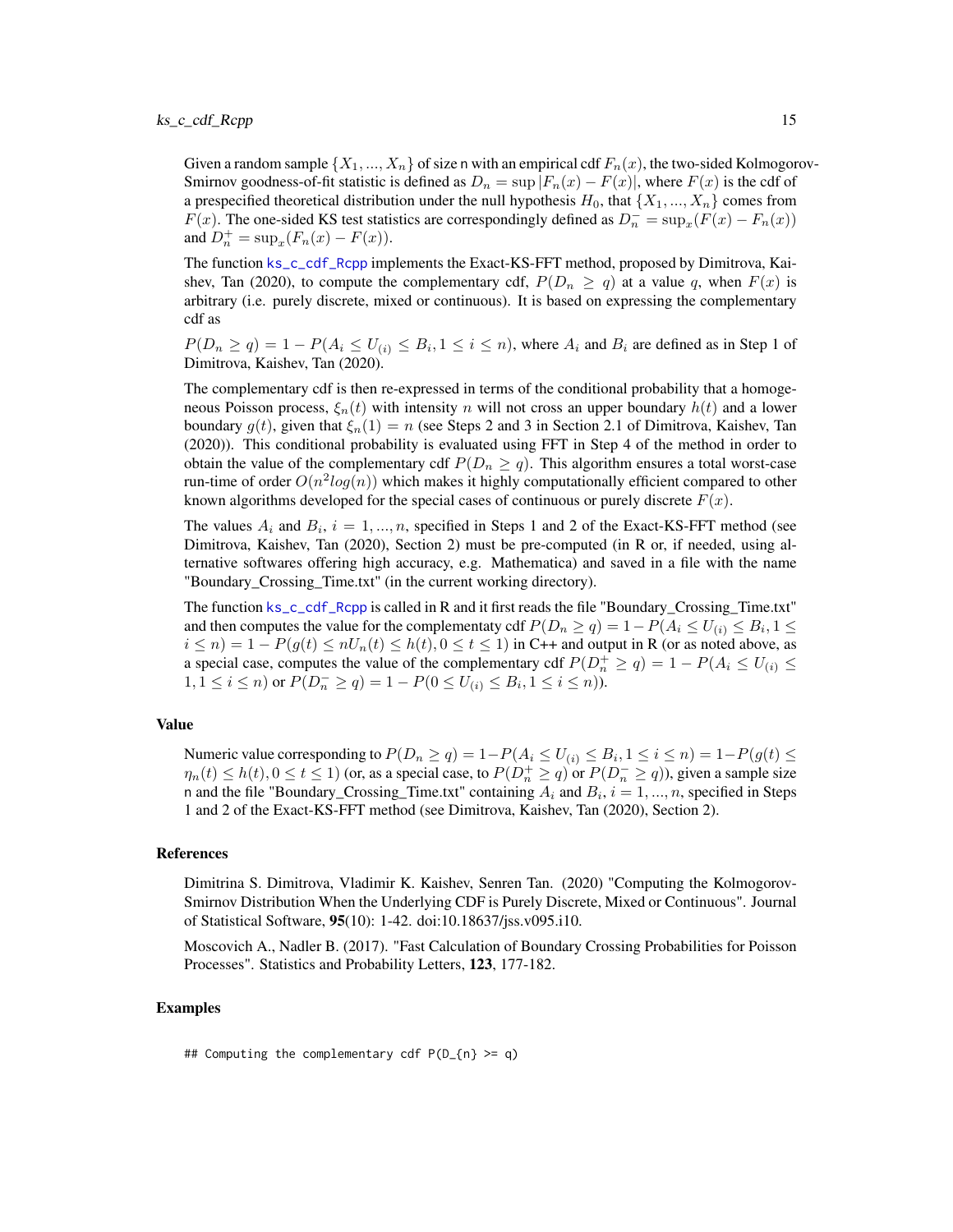```
## for n = 10 and q = 0.1, when F(x) is continuous,
## In this case,
## B_i = (i-1)/n + q
## A_i = i/n - q
n < -10q \le -0.1up_rec <- ((1:n)-1)/n + qlow\_rec \leq (1:n)/n - qdf <- data.frame(rbind(up_rec, low_rec))
write.table(df,"Boundary_Crossing_Time.txt", sep = ", ",
                  row.names = FALSE, col.names = FALSE)
ks_c_cdf_Rcpp(n)
```
<span id="page-15-1"></span>mixed\_ks\_c\_cdf *Computes the complementary cumulative distribution function of the two-sided Kolmogorov-Smirnov statistic when the cdf under the null hypothesis is mixed*

#### Description

Computes the complementary cdf,  $P(D_n \ge q)$  at a fixed  $q, q \in [0, 1]$ , of the one-sample twosided Kolmogorov-Smirnov statistic, when the cdf  $F(x)$  under the null hypothesis is mixed, using the Exact-KS-FFT method expressing the p-value as a double-boundary non-crossing probability for a homogeneous Poisson process, which is then efficiently computed using FFT (see Dimitrova, Kaishev, Tan (2020)).

# Usage

```
mixed_ks_c_cdf(q, n, jump_points, Mixed_dist, ..., tol = 1e-10)
```
# Arguments

| q           | numeric value between 0 and 1, at which the complementary cdf $P(D_n \geq q)$ is<br>computed                                                                                                                                                                                                                             |
|-------------|--------------------------------------------------------------------------------------------------------------------------------------------------------------------------------------------------------------------------------------------------------------------------------------------------------------------------|
| n           | the sample size                                                                                                                                                                                                                                                                                                          |
| jump_points | a numeric vector containing the points of (jump) discontinuity, i.e. where the<br>underlying cdf $F(x)$ has jump(s)                                                                                                                                                                                                      |
| Mixed_dist  | a pre-specified (user-defined) mixed cdf, $F(x)$ , under the null hypothesis.                                                                                                                                                                                                                                            |
| .           | values of the parameters of the cdf, $F(x)$ specified (as a character string) by<br>Mixed_dist.                                                                                                                                                                                                                          |
| tol         | the value of $\epsilon$ that is used to compute the values of $A_i$ and $B_i$ , $i = 1, , n$ , as<br>detailed in Step 1 of Section 2.1 in Dimitrova, Kaishev and Tan (2020) (see also<br>(ii) in the Procedure Exact-KS-FFT therein). By default, $tol = 1e-10$ . Note that<br>a value of NA or 0 will lead to an error! |

<span id="page-15-0"></span>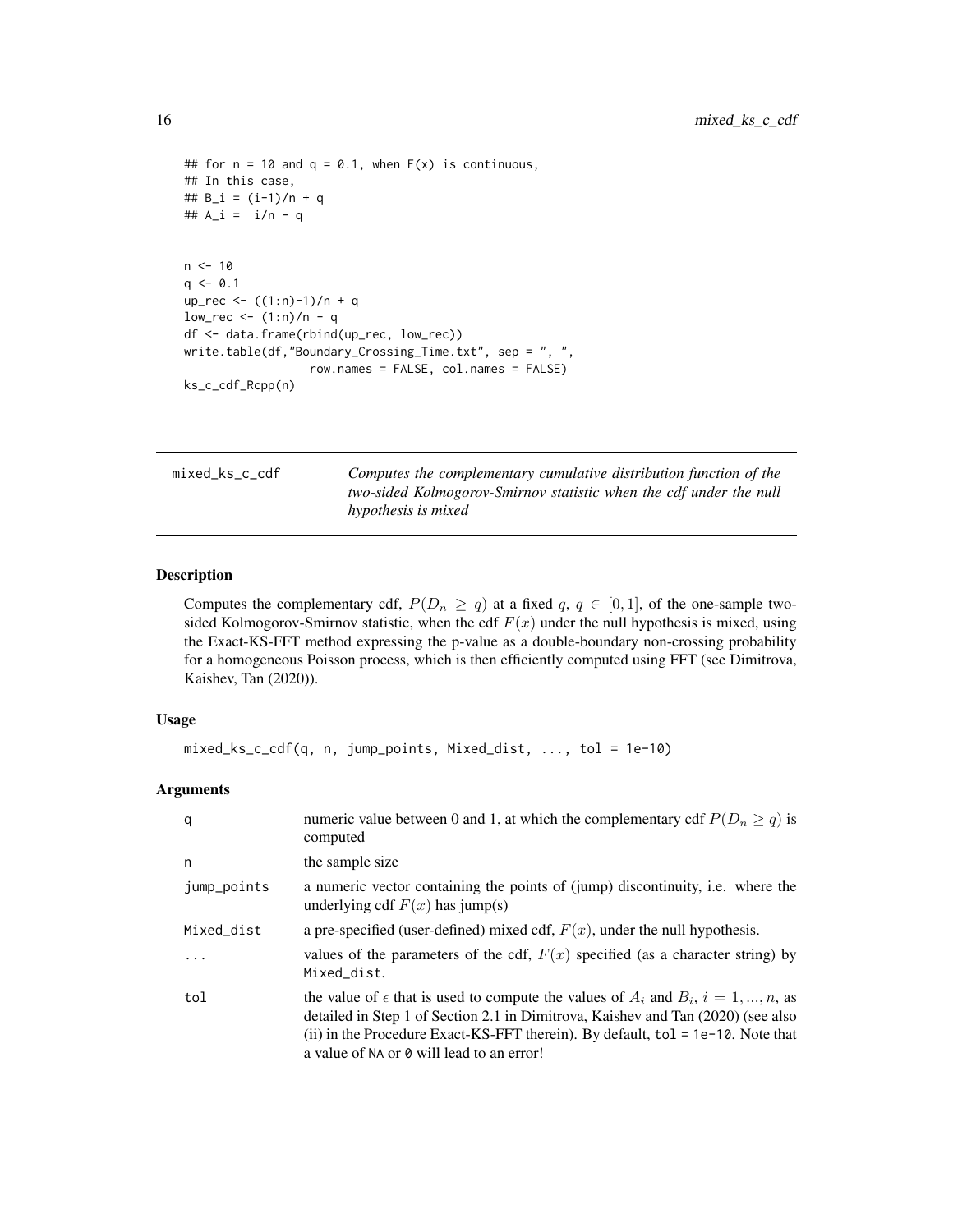#### <span id="page-16-0"></span>Details

Given a random sample  $\{X_1, ..., X_n\}$  of size n with an empirical cdf  $F_n(x)$ , the Kolmogorov-Smirnov goodness-of-fit statistic is defined as  $D_n = \sup |F_n(x) - F(x)|$ , where  $F(x)$  is the cdf of a prespecified theoretical distribution under the null hypothesis  $H_0$ , that  $\{X_1, ..., X_n\}$  comes from  $F(x)$ .

The function [mixed\\_ks\\_c\\_cdf](#page-15-1) implements the Exact-KS-FFT method, proposed by Dimitrova, Kaishev, Tan (2020) to compute the complementary cdf  $P(D_n \ge q)$  at a value q, when  $F(x)$  is mixed. This algorithm ensures a total worst-case run-time of order  $O(n^2 log(n))$ .

We have not been able to identify alternative, fast and accurate, method (software) that has been developed/implemented when the hypothesized  $F(x)$  is mixed.

#### Value

Numeric value corresponding to  $P(D_n \geq q)$ .

# References

Dimitrina S. Dimitrova, Vladimir K. Kaishev, Senren Tan. (2020) "Computing the Kolmogorov-Smirnov Distribution When the Underlying CDF is Purely Discrete, Mixed or Continuous". Journal of Statistical Software, 95(10): 1-42. doi:10.18637/jss.v095.i10.

#### Examples

```
# Compute the complementary cdf of D_{n}
# when the underlying distribution is a mixed distribution
# with two jumps at 0 and log(2.5),
# as in Example 3.1 of Dimitrova, Kaishev, Tan (2020)
## Defining the mixed distribution
Mixed_cdf_example <- function(x)
{
     result <- 0
     if (x < 0)result <- 0
     }
     else if (x == 0){
        result <-0.5}
     else if (x < log(2.5))result <- 1 - 0.5 * exp(-x)}
     else{
        result <- 1
     }
     return (result)
}
```
KSgeneral::mixed\_ks\_c\_cdf(0.1, 25, c(0, log(2.5)), Mixed\_cdf\_example)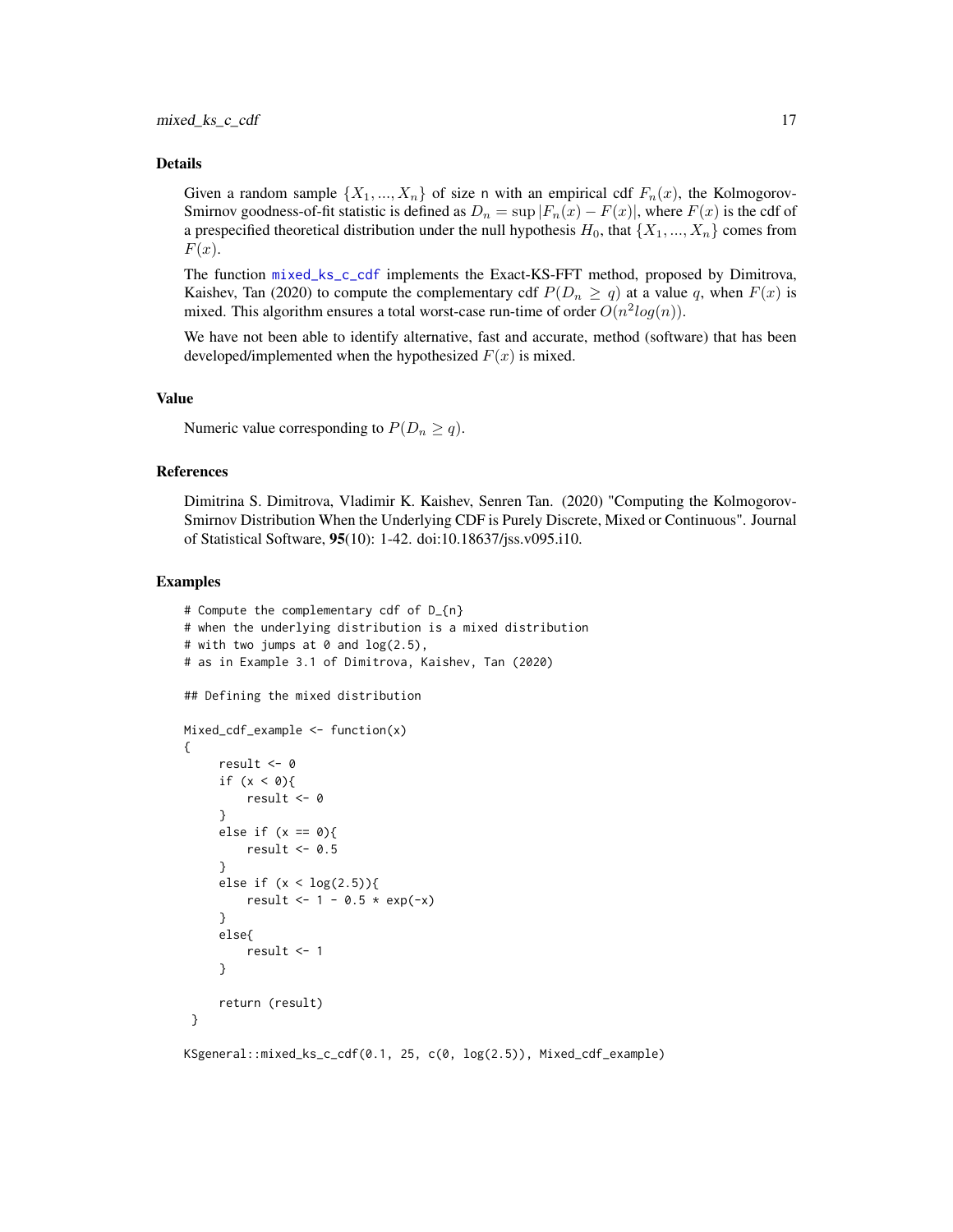```
## Not run:
## Compute P(D_{1} \geq -q) for n = 5,
## q = 1/5000, 2/5000, ..., 5000/5000
## when the underlying distribution is a mixed distribution
## with four jumps at 0, 0.2, 0.8, 1.0,
## as in Example 2.8 of Dimitrova, Kaishev, Tan (2020)
n < -5q <- 1:5000/5000
Mixed_cdf_example <- function(x)
{
  result <- 0
  if (x < 0){
   result <- 0
  }
  else if (x == 0){
   result <-0.2}
  else if (x < 0.2){
   result <- 0.2 + x
  }
  else if (x < 0.8){
   result <-0.5}
  else if (x < 1){
   result <- x - 0.1}
  else{
   result <- 1
  }
  return (result)
}
plot(q, sapply(q, function(x) KSgeneral::mixed_ks_c_cdf(x, n,
     c(0, 0.2, 0.8, 1.0), Mixed_cdf_example)), type='l')
## End(Not run)
```
<span id="page-17-1"></span>mixed\_ks\_test *Computes the p-value for a one-sample two-sided Kolmogorov-Smirnov test when the cdf under the null hypothesis is mixed*

<span id="page-17-0"></span>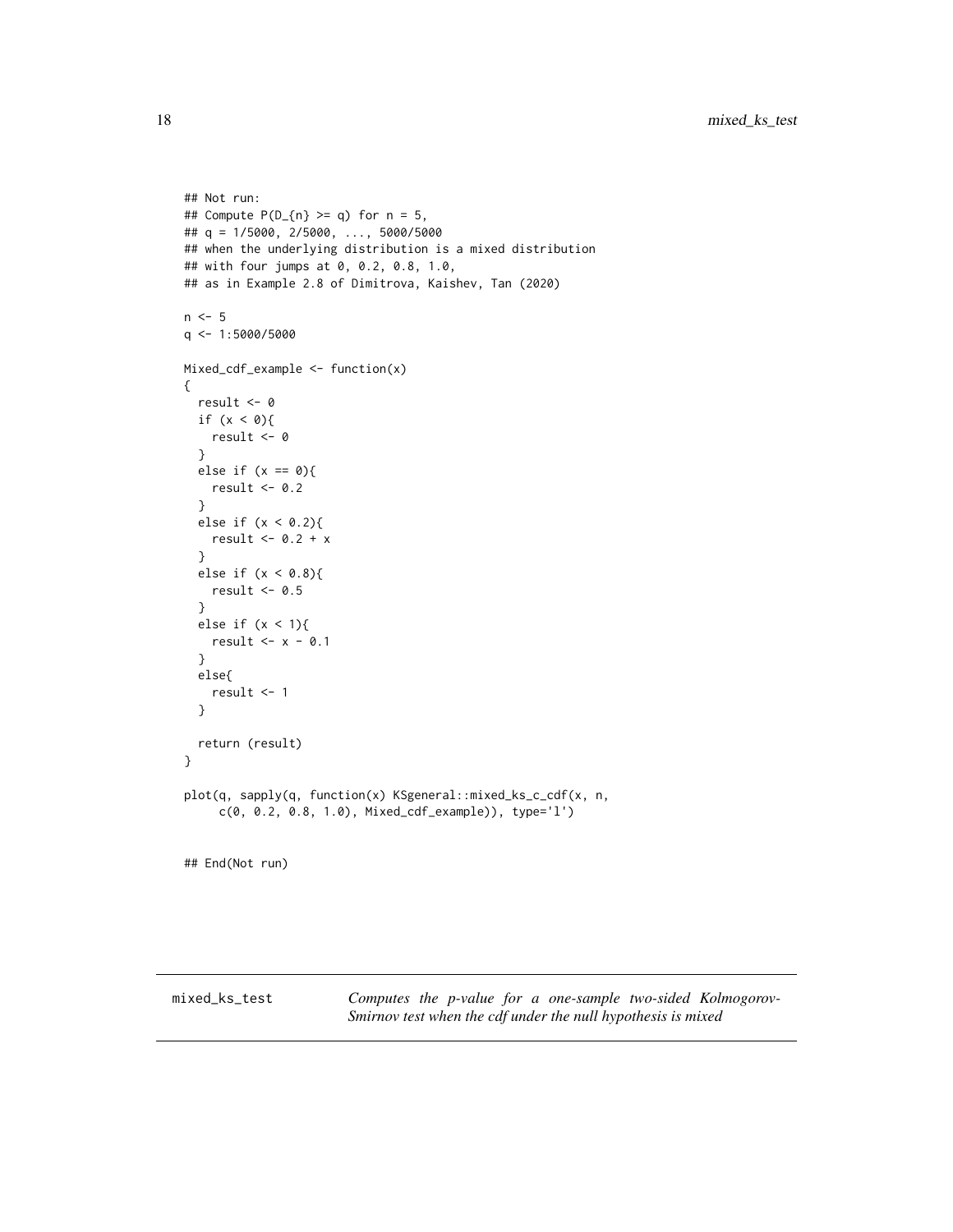# <span id="page-18-0"></span>mixed\_ks\_test 19

# Description

Computes the p-value  $P(D_n \geq d_n)$ , where  $d_n$  is the value of the KS test statistic computed based on a data sample  $\{x_1, ..., x_n\}$ , when  $F(x)$  is mixed, using the Exact-KS-FFT method expressing the p-value as a double-boundary non-crossing probability for a homogeneous Poisson process, which is then efficiently computed using FFT (see Dimitrova, Kaishev, Tan (2020)).

#### Usage

```
mixed_ks_test(x, jump\_points, Mixed_dist, ..., tol = 1e-10)
```
#### Arguments

| $\mathsf{x}$ | a numeric vector of data sample values $\{x_1, , x_n\}$ .                                                                                                                                                                                                                                                                |
|--------------|--------------------------------------------------------------------------------------------------------------------------------------------------------------------------------------------------------------------------------------------------------------------------------------------------------------------------|
| jump_points  | a numeric vector containing the points of (jump) discontinuity, i.e. where the<br>underlying cdf $F(x)$ has jump(s)                                                                                                                                                                                                      |
| Mixed_dist   | a pre-specified (user-defined) mixed cdf, $F(x)$ , under the null hypothesis.                                                                                                                                                                                                                                            |
| $\ddots$ .   | values of the parameters of the cdf, $F(x)$ specified (as a character string) by<br>Mixed_dist.                                                                                                                                                                                                                          |
| tol          | the value of $\epsilon$ that is used to compute the values of $A_i$ and $B_i$ , $i = 1, , n$ , as<br>detailed in Step 1 of Section 2.1 in Dimitrova, Kaishev and Tan (2020) (see also<br>(ii) in the Procedure Exact-KS-FFT therein). By default, $tol = 1e-10$ . Note that<br>a value of NA or 0 will lead to an error! |

# Details

Given a random sample  $\{X_1, ..., X_n\}$  of size n with an empirical cdf  $F_n(x)$ , the Kolmogorov-Smirnov goodness-of-fit statistic is defined as  $D_n = \sup |F_n(x) - F(x)|$ , where  $F(x)$  is the cdf of a prespecified theoretical distribution under the null hypothesis  $H_0$ , that  $\{X_1, ..., X_n\}$  comes from  $F(x)$ .

The function [mixed\\_ks\\_test](#page-17-1) implements the Exact-KS-FFT method expressing the p-value as a double-boundary non-crossing probability for a homogeneous Poisson process, which is then efficiently computed using FFT (see Dimitrova, Kaishev, Tan (2020)). This algorithm ensures a total worst-case run-time of order  $O(n^2 log(n))$ .

The function [mixed\\_ks\\_test](#page-17-1) computes the p-value  $P(D_n \geq d_n)$ , where  $d_n$  is the value of the KS test statistic computed based on a user-provided data sample  $\{x_1, ..., x_n\}$ , when  $F(x)$  is mixed,

We have not been able to identify alternative, fast and accurate, method (software) that has been developed/implemented when the hypothesized  $F(x)$  is mixed.

#### Value

A list with class "htest" containing the following components:

| statistic   | the value of the statistic.                     |
|-------------|-------------------------------------------------|
| p.value     | the p-value of the test.                        |
| alternative | "two-sided".                                    |
| data.name   | a character string giving the name of the data. |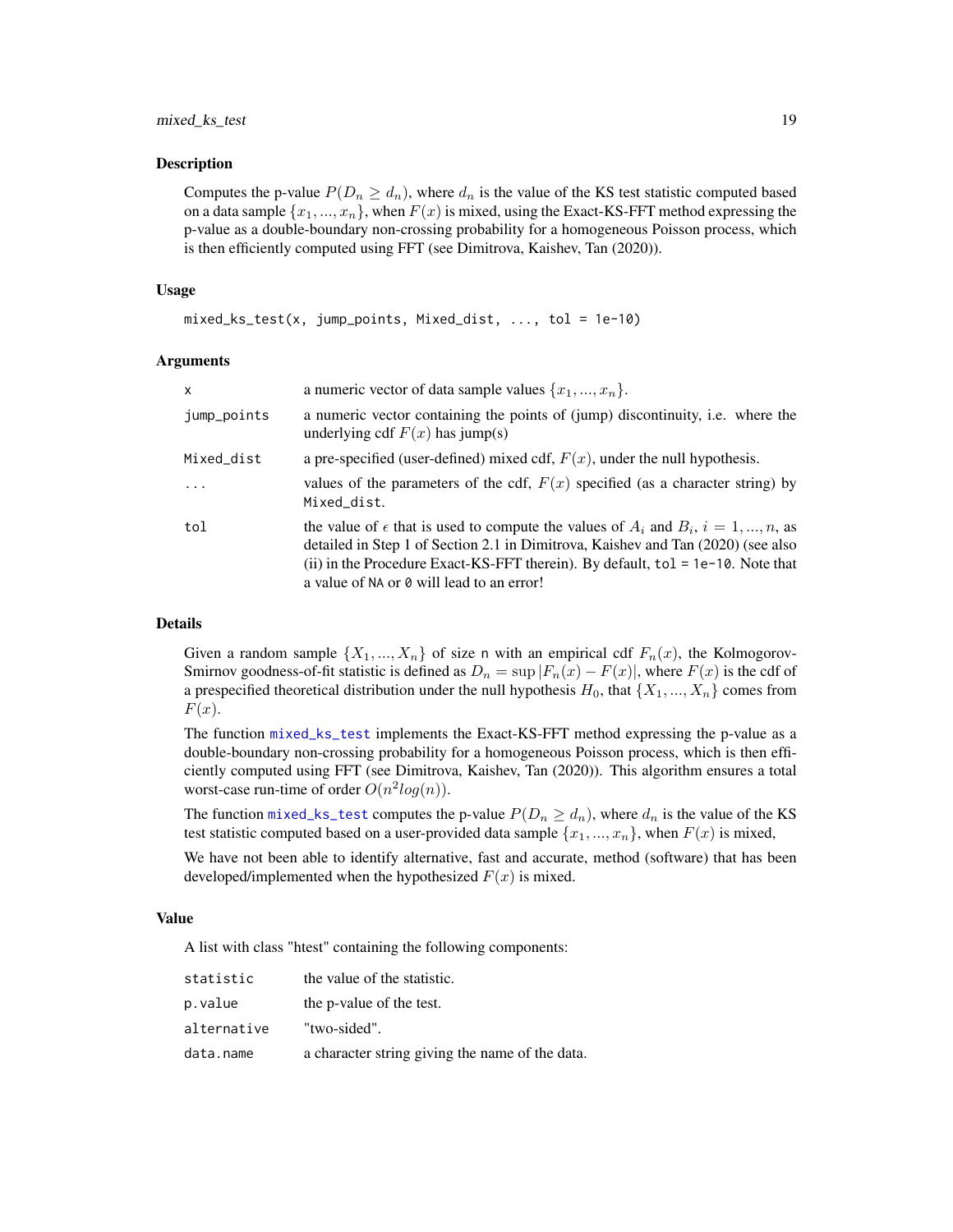### References

Dimitrina S. Dimitrova, Vladimir K. Kaishev, Senren Tan. (2020) "Computing the Kolmogorov-Smirnov Distribution When the Underlying CDF is Purely Discrete, Mixed or Continuous". Journal of Statistical Software, 95(10): 1-42. doi:10.18637/jss.v095.i10.

# Examples

```
# Example to compute the p-value of the one-sample two-sided KS test,
# when the underlying distribution is a mixed distribution
# with two jumps at 0 and log(2.5),
# as in Example 3.1 of Dimitrova, Kaishev, Tan (2020)
# Defining the mixed distribution
Mixed_cdf_example \leq-function(x)
{
     result <- 0
     if (x < 0)result <- 0
     }
     else if (x == 0)result <-0.5}
     else if (x < log(2.5)){
         result <- 1 - 0.5 * exp(-x)}
     else{
         result <- 1
     }
     return (result)
}
test_data <- c(0,0,0,0,0,0,0.1,0.2,0.3,0.4,
            0.5,0.6,0.7,0.8,log(2.5),log(2.5),
            log(2.5),log(2.5),log(2.5),log(2.5))
KSgeneral::mixed_ks_test(test_data, c(0, log(2.5)),
                         Mixed_cdf_example)
## Compute the p-value of a two-sided K-S test
## when F(x) follows a zero-and-one-inflated
## beta distribution, as in Example 3.3
## of Dimitrova, Kaishev, Tan (2020)
## The data set is the proportion of inhabitants
## living within a 200 kilometer wide costal strip
## in 232 countries in the year 2010
data("Population_Data")
mu <- 0.6189
phi <- 0.6615
a \leftarrow mu * phi
```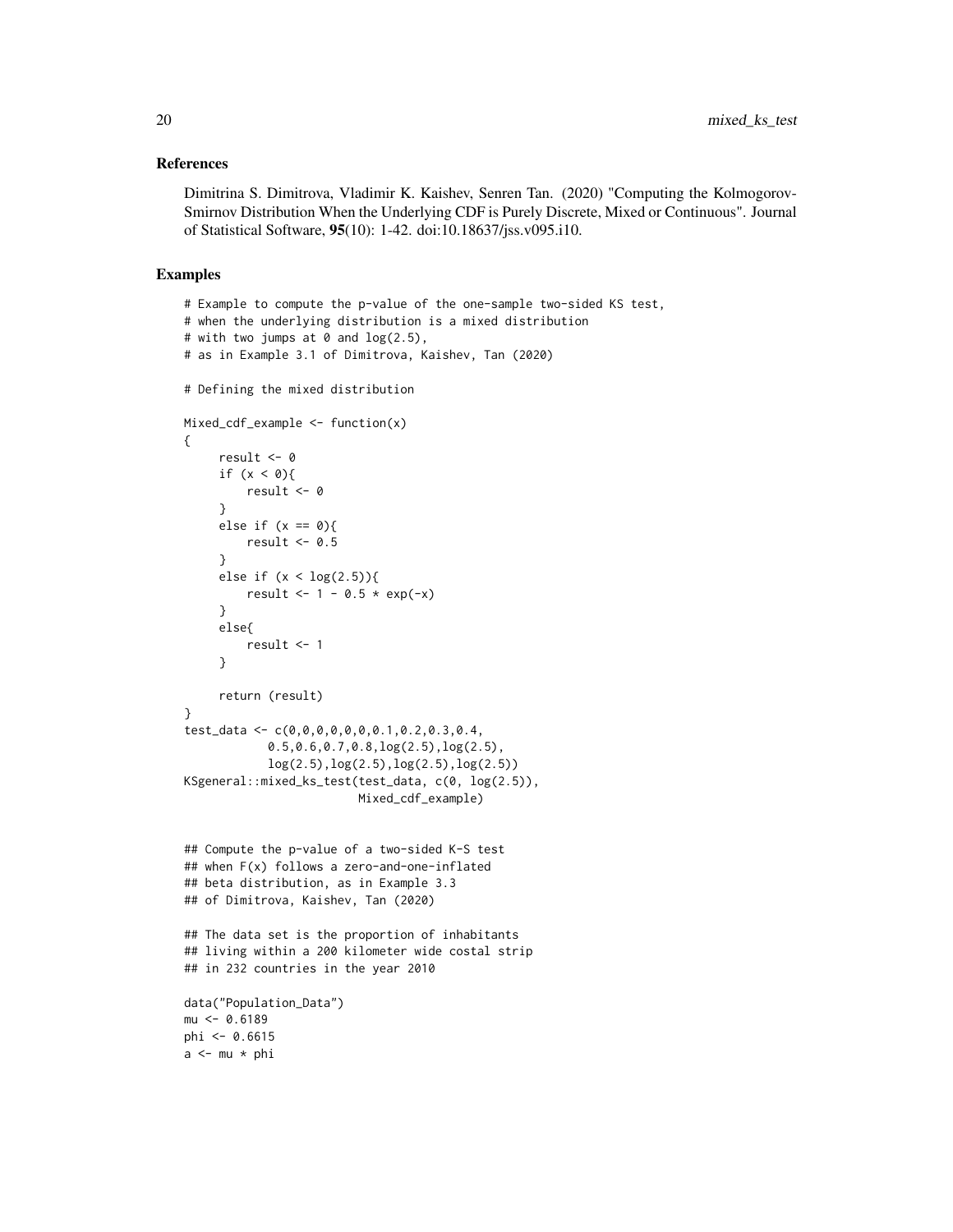```
b \le -(1 - mu) * phiMixed_cdf_example <- function(x)
{
     result <- 0
     if (x < 0){
         result <- 0
     }
     else if (x == 0){
         result <- 0.1141
     }
     else if (x < 1){
         result <- 0.1141 + 0.4795 * pbeta(x, a, b)
     }
     else{
         result <- 1
     }
     return (result)
}
KSgeneral::mixed_ks_test(Population_Data, c(0, 1), Mixed_cdf_example)
```

| Population_Data | The proportion of inhabitants living within a 200 kilometer wide costal |
|-----------------|-------------------------------------------------------------------------|
|                 | strip in 232 countries in the year 2010                                 |

# Description

This data set contains the proportion of inhabitants living within a 200 kilometer wide costal strip in 232 countries in the year 2010. In Example 3.3 of Dimitrova, Kaishev, Tan (2020), the data set is modelled using a zero-and-one-inflated beta distribution in the null hypothesis and a one-sample two-sided Kolmogorov-Smirnov test is performed to test whether the proposed distribution fits the data well enough.

# Usage

```
data("Population_Data")
```
# Format

A data frame with 232 observations on the proportion of inhabitants living within a 200 kilometer wide costal strip in 2010.

# Source

<https://sedac.ciesin.columbia.edu/data/set/nagdc-population-landscape-climate-estimates-v3>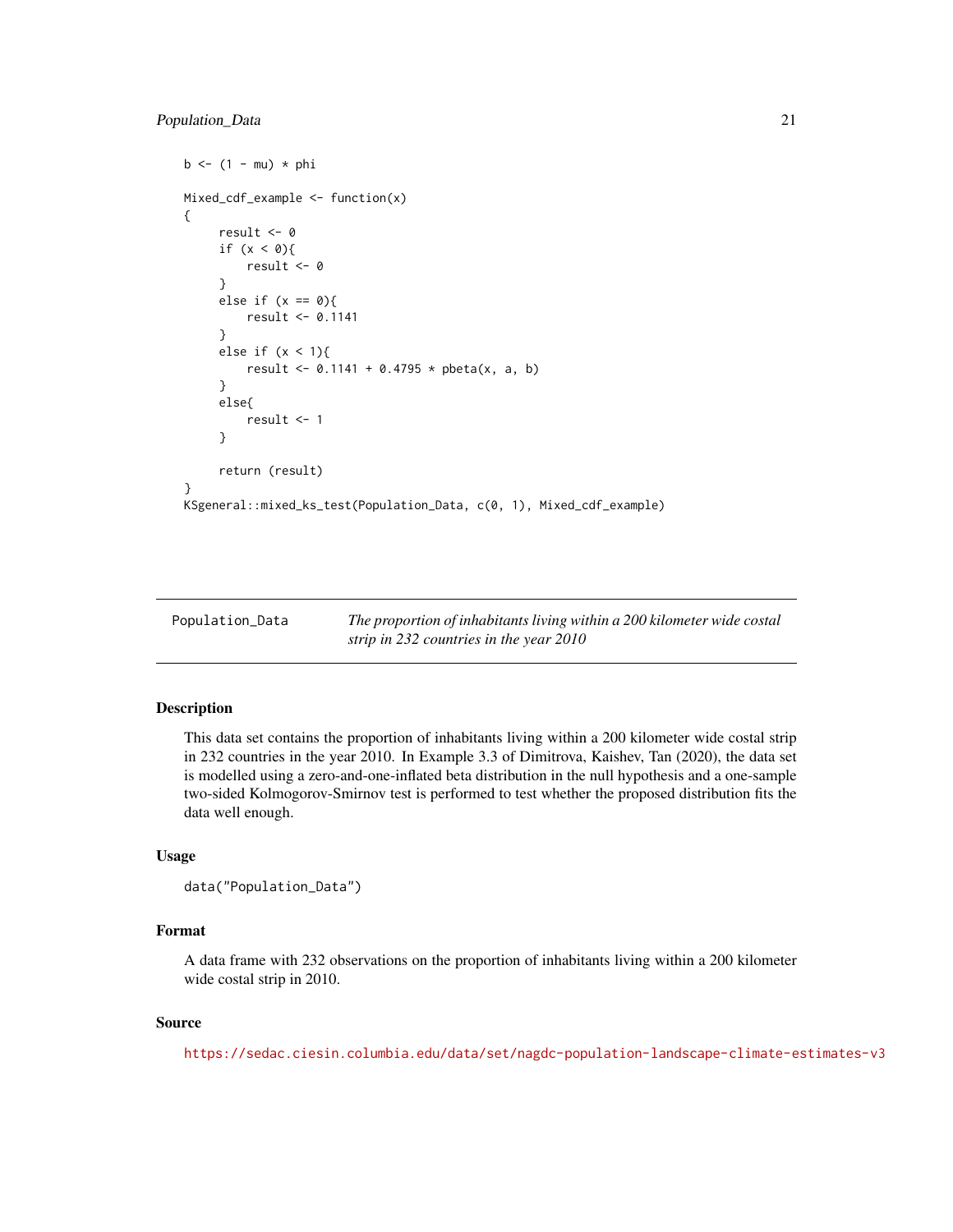# References

Dimitrina S. Dimitrova, Vladimir K. Kaishev, Senren Tan. (2020) "Computing the Kolmogorov-Smirnov Distribution When the Underlying CDF is Purely Discrete, Mixed or Continuous". Journal of Statistical Software, 95(10): 1-42. doi:10.18637/jss.v095.i10.